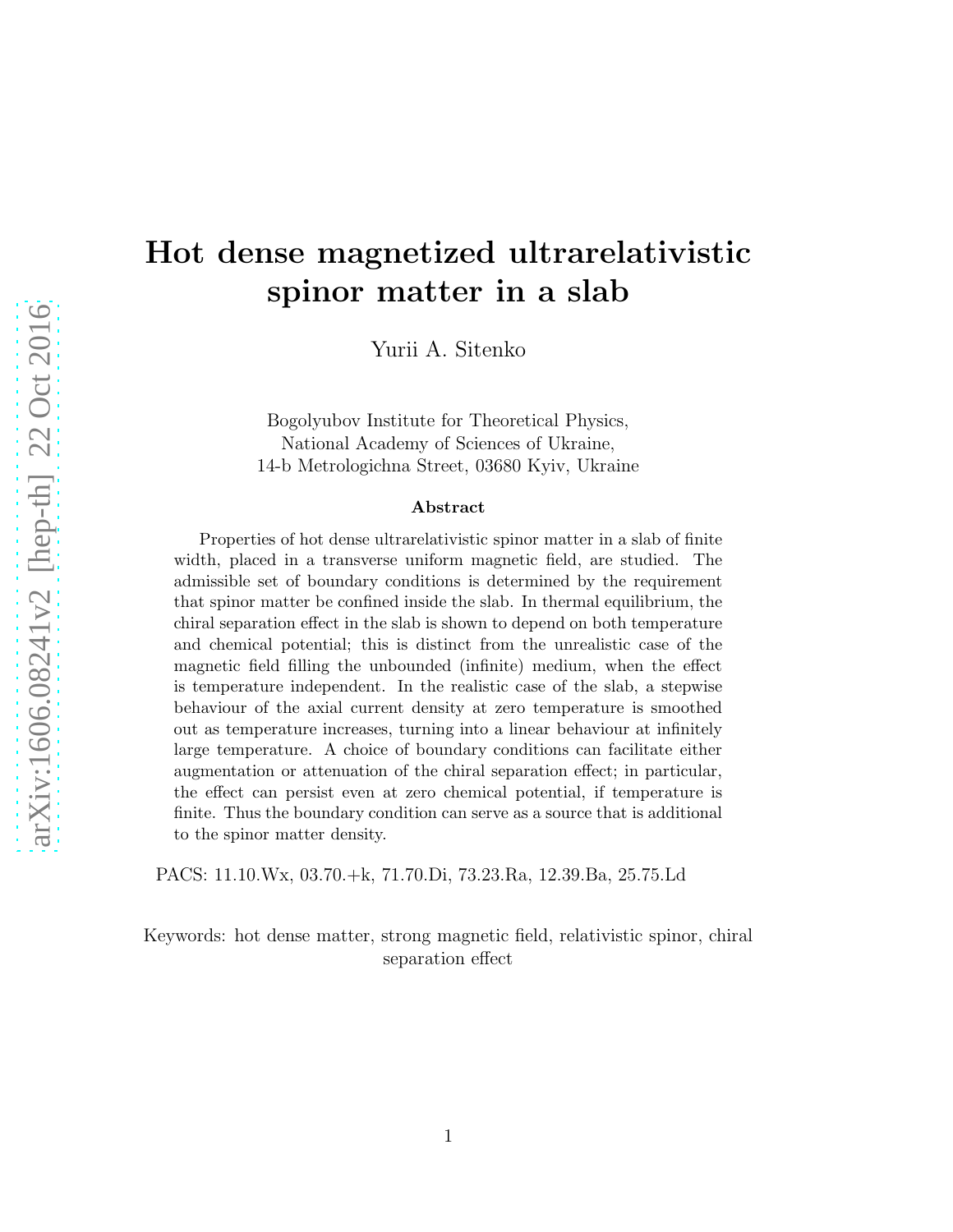#### 1 Introduction

The effects of background fields in quantum field theory are extensively analyzed from various perspectives. Recent studies of the influence of a strong background magnetic field on properties of hot dense relativistic quantized matter have drawn the attention of researchers in diverse areas of contemporary physics, ranging from cosmology, astroparticle and high energy physics to condensed matter physics. Relativistic heavy-ion collisions [\[1\]](#page-27-0), compact astrophysical objects (neutron stars and magnetars) [\[2\]](#page-27-1), the early universe [\[3\]](#page-27-2), novel materials known as the Dirac and Weyl semimetals [\[4,](#page-27-3) [5\]](#page-27-4) are the main physical systems where these studies are relevant. A source of the background magnetic field can be different, varying from one system to another. For condensed matter systems, one may simply apply an external magnetic field either to probe their physical properties or to better understand the underlying physics. In other cases, a generation of the magnetic field is the inherent property of the system. In the case of relativistic heavy-ion collisions, very strong magnetic fields are produced during the early stages of the collision as a result of electric currents from the colliding charged ions [\[6\]](#page-27-5); because of the high electric conductivity of the medium, the appropriate fields may survive for as long as the lifetime of the quark-gluon plasma itself and, thus, have a profound impact on the plasma dynamics. In the case of compact stars, the existence of strong magnetic fields is inferred from observational data [\[7\]](#page-27-6); even though the exact nature of the underlying mechanism responsible for a generation of such fields may still be debated, it is undoubted that such fields exist and play a significant role in the stellar physics. In the case of the early universe, several competing mechanisms were proposed, providing for a generation of very strong magnetic fields [\[8\]](#page-27-7); despite the difference in details, the consensus is that rather strong magnetic fields should have been generated, since this is required by the present-day observation of weak, but nonvanishing, intergalactic magnetic fields.

Assuming that temperature and chemical potential, as well as the inverse magnetic length, exceed considerably the mass of a relativistic quantized spinor matter field, a variety of chiral effects emerges in hot dense magnetized matter in thermal equilibrium; the lowest Landau level is primarily responsible for this; see review in [\[9\]](#page-27-8) and references therein. One of the basic effects is the chiral separation effect that is characterized by the nondissipative axial current along the direction of the magnetic field strength, B, [\[10,](#page-28-0) [11,](#page-28-1) [12\]](#page-28-2)

$$
\mathbf{J}^5 = -\frac{e\mathbf{B}}{2\pi^2}\mu;\tag{1}
$$

note that the current is linear in chemical potential  $\mu$  and spinor particle charge e, being independet of temperature T.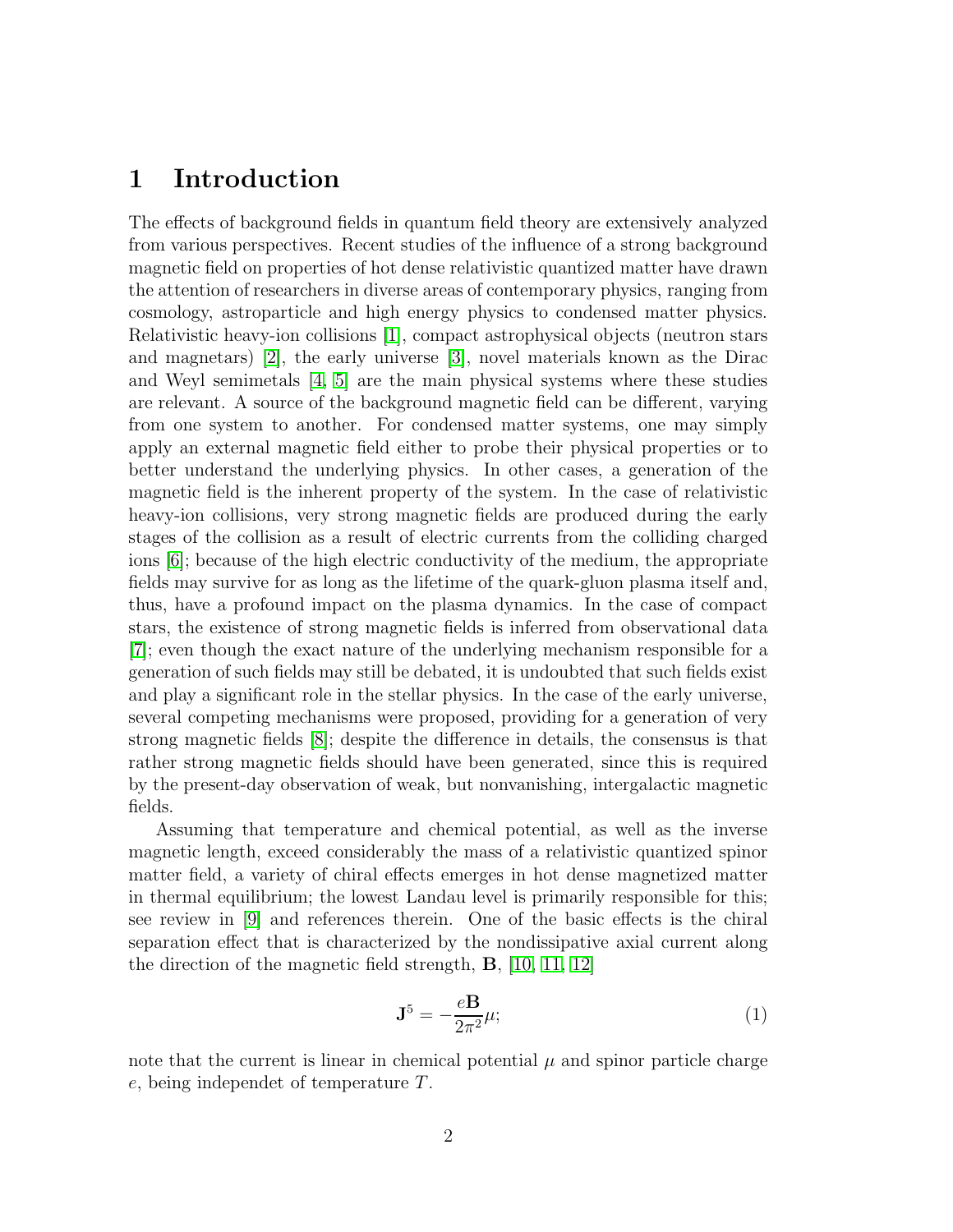So far chiral effects were mostly considered in unbounded (infinite) matter, which may be relevant for cosmological applications, perhaps. For all other applications (to astroparticle, high energy and condensed matter physics), an account has to be taken of the finiteness of physical systems, and the role of boundaries in chiral effects in bounded matter has to be clearly exposed. The concept of quantized matter fields which are confined to bounded spatial regions is quite familiar in the context of condensed matter physics: collective excitations (e.g., spin waves and phonons) exist only inside material samples and do not spread outside. Nevertheless, a quest for boundary conditions ensuring the confinement of quantized matter was initiated in particle physics, in the context of a model description of hadrons as bags containing quarks [\[13,](#page-28-3) [14\]](#page-28-4). Motivations for a concrete form of the boundary condition may differ in detail, but the key point is that the boundary condition has to forbid any flow of quark matter across the boundary, see [\[15\]](#page-28-5). However, from this point of view, the bag boundary conditions proposed in [\[13,](#page-28-3) [14\]](#page-28-4) are not the most general ones. It has been rather recently realized that the most general boundary condition ensuring the confinenent of relativistic quantized spinor matter within a simply connected boundary involves four arbitrary parameters [\[16,](#page-28-6) [17\]](#page-28-7), and the explicit form of such a condition has been given [\[18,](#page-28-8) [19,](#page-28-9) [20\]](#page-28-10). To study an impact of the background magnetic field on confined matter, one has to choose the magnetic field configuration with respect to the boundary surface. The primary interest is to understand the effect of a boundary which is transverse to the magnetic field strength lines. Then the simplest geometry is that of a slab in the uniform magnetic field directed perpendicular. It should be noted that such a geometry can be realized in condensed matter physics by putting slices of Dirac or Weyl semimetals in an external transverse magnetic field. Note also that the slab geometry is conventional in a setup for the Casimir effect [\[21\]](#page-28-11), see review in [\[22\]](#page-28-12).

As a first step toward the full theory of chiral effects in bounded matter, the authors of [\[23\]](#page-28-13) considered the chiral effects in dense magnetized ultrarelativistic spinor matter at zero temperature in a slab with the use of the bag boundary condition of [\[13\]](#page-28-3). The aim of the present paper is to extend the consideration to the case of nonzero temperature and the most general boundary condition.

In the next section, some basics of the formalism of quantum field theory in thermal equilibrium are reviewed. A choice of the boundary condition is discussed in Section 3. The chiral effects in the slab geometry are considered in Section 4. The conclusions are drawn and discussed in Section 5. The solution to the Dirac equation in the background uniform magnetic field in the slab geometry is given in Appendix A. In Appendix B, we calculate some sums over values of the wave number vector in the direction along the magnetic field.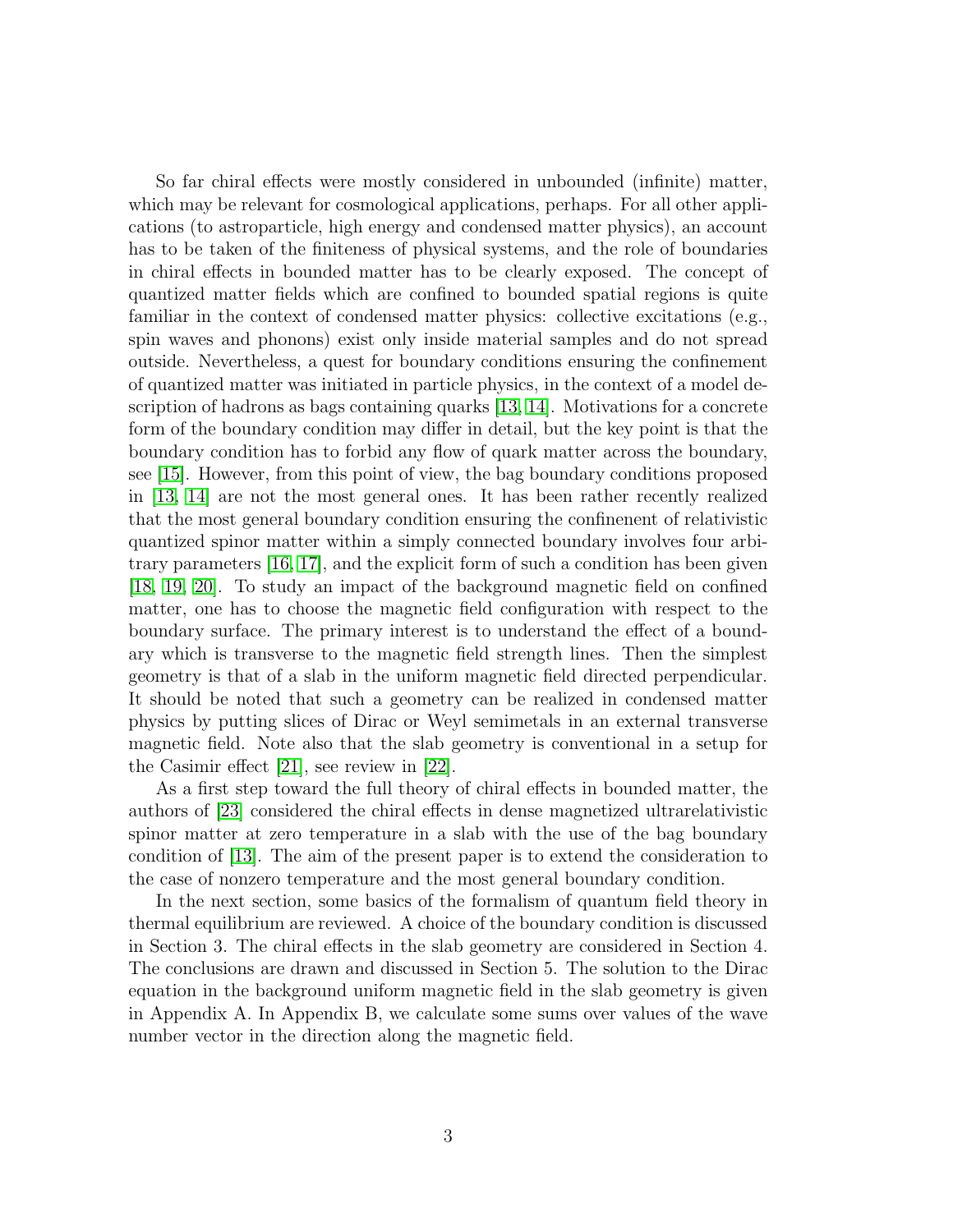### 2 Preliminaries. Quantized spinor matter in thermal equilibrium

We start with the operator of the second-quantized spinor field in a static background,

$$
\hat{\Psi}(\mathbf{r},t) = \sum_{E_{\lambda} > 0} e^{-iE_{\lambda}t} \langle \mathbf{r} | \lambda \rangle \hat{a}_{\lambda} + \sum_{E_{\lambda} < 0} e^{-iE_{\lambda}t} \langle \mathbf{r} | \lambda \rangle \hat{b}_{\lambda}^{\dagger}, \tag{2}
$$

where  $\hat{a}^{\dagger}_{\lambda}$  and  $\hat{a}_{\lambda}$  ( $\hat{b}^{\dagger}_{\lambda}$  and  $\hat{b}_{\lambda}$ ) are the spinor particle (antiparticle) creation and destruction operators satisfying anticommutation relations,

$$
\left[\hat{a}_{\lambda}, \hat{a}_{\lambda'}^{\dagger}\right]_{+} = \left[\hat{b}_{\lambda}, \hat{b}_{\lambda'}^{\dagger}\right]_{+} = \langle \lambda | \lambda' \rangle ,\qquad (3)
$$

and  $\langle \mathbf{r} | \lambda \rangle$  is the solution to the stationary Dirac equation,

$$
H \langle \mathbf{r} | \lambda \rangle = E_{\lambda} \langle \mathbf{r} | \lambda \rangle, \tag{4}
$$

H is the Dirac Hamiltonian,  $\lambda$  is the set of parameters (quantum numbers) specifying a one-particle state,  $E_{\lambda}$  is the energy of the state; wave functions  $\langle \mathbf{r} | \lambda \rangle$ satisfy the requirement of orthonormality

$$
\int_{\Omega} d^{3}r \langle \lambda | \mathbf{r} \rangle \langle \mathbf{r} | \lambda' \rangle = \langle \lambda | \lambda' \rangle \tag{5}
$$

and completeness

$$
\sum \langle \mathbf{r} | \lambda \rangle \langle \lambda | \mathbf{r}' \rangle = I \delta(\mathbf{r} - \mathbf{r}');
$$
 (6)

summation is over the whole set of states, and  $\Omega$  is the quantization volume.

Conventionally, the operators of dynamical variables (physical observables) in second-quantized theory are defined as bilinears of the fermion field operator (2). One can define the fermion number operator,

$$
\hat{N} = \frac{1}{2} \int_{\Omega} d^3 r (\hat{\Psi}^{\dagger} \hat{\Psi} - \hat{\Psi}^T \hat{\Psi}^{\dagger T}) = \sum \left[ \hat{a}_{\lambda}^{\dagger} \hat{a}_{\lambda} - \hat{b}_{\lambda}^{\dagger} \hat{b}_{\lambda} - \frac{1}{2} \text{sgn}(E_{\lambda}) \right], \tag{7}
$$

and the energy (temporal component of the energy-momentum vector) operator,

$$
\hat{P}^0 = \frac{1}{2} \int_{\Omega} d^3 r (\hat{\Psi}^{\dagger} H \hat{\Psi} - \hat{\Psi}^T H^T \hat{\Psi}^{\dagger T}) = \sum |E_{\lambda}| \left( \hat{a}_{\lambda}^{\dagger} \hat{a}_{\lambda} + \hat{b}_{\lambda}^{\dagger} \hat{b}_{\lambda} - \frac{1}{2} \right), \quad (8)
$$

where superscript T denotes a transposition and  $sgn(u)$  is the sign function  $[sgn(\pm u) = \pm 1$  at  $u > 0$ . Let us introduce partition function

$$
Z(T,\mu) = \text{Sp} \exp\left[-(\hat{P}^0 - \mu \hat{N})/T\right],\tag{9}
$$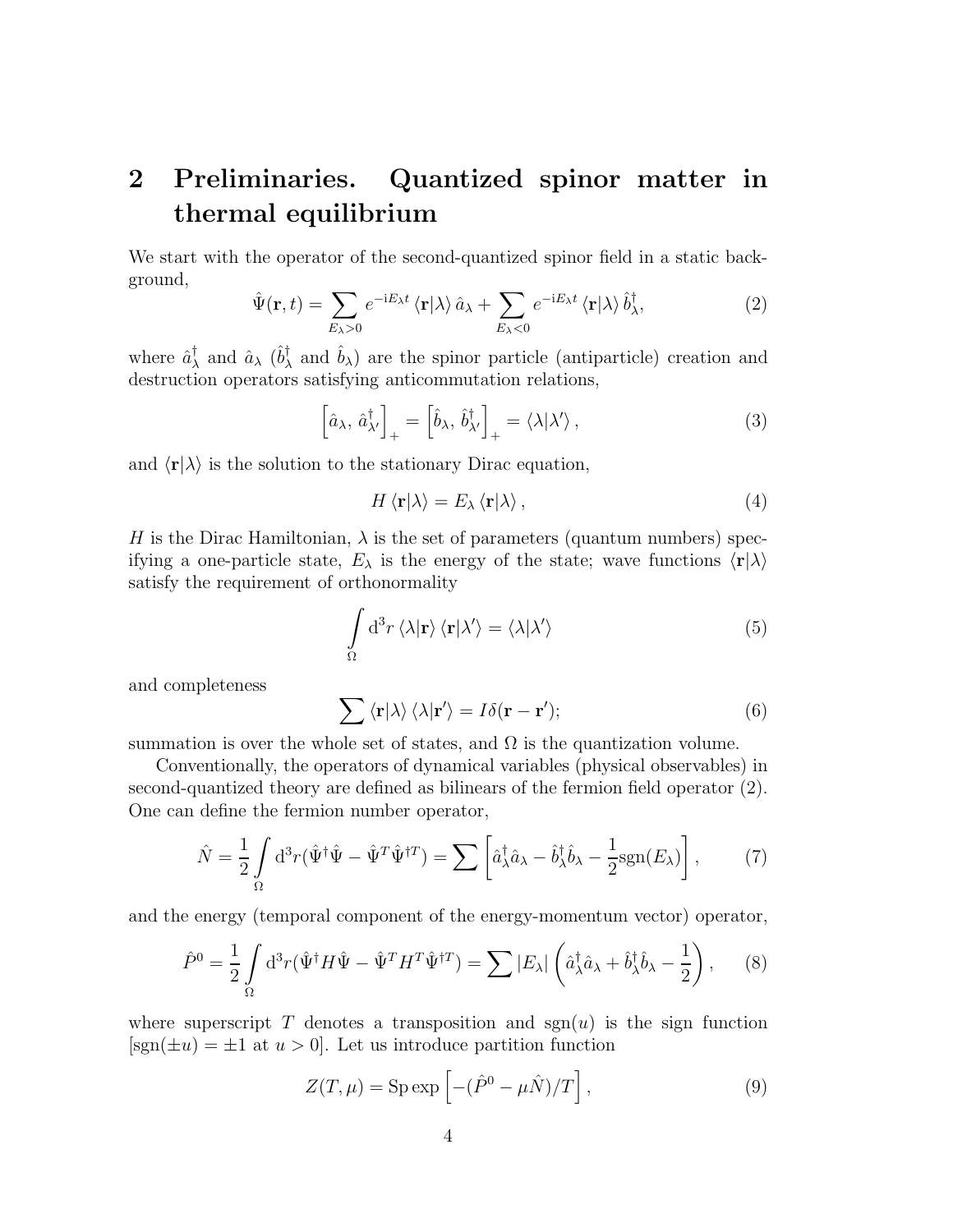where equilibrium temperature  $T$  is defined in the units of the Boltzmann constant, and Sp denotes the trace or the sum over the expectation values in the Fock state basis created by operators in  $(3)$ . Then the average of operator U over the grand canonical ensemble is defined as (see, e.g., [\[24\]](#page-28-14))

$$
\left\langle \hat{U} \right\rangle_{T,\mu} = Z^{-1}(T,\mu) \operatorname{Sp} \hat{U} \exp \left[ -(\hat{P}^0 - \mu \hat{N})/T \right]. \tag{10}
$$

In particular, one can compute averages

$$
\left\langle \hat{a}_{\lambda}^{\dagger} \hat{a}_{\lambda} \right\rangle_{T,\mu} = \left\{ \exp[(E_{\lambda} - \mu)/T] + 1 \right\}^{-1}, \quad E_{\lambda} > 0 \tag{11}
$$

and

$$
\left\langle \hat{b}_{\lambda}^{\dagger} \hat{b}_{\lambda} \right\rangle_{T,\mu} = \left\{ \exp[(-E_{\lambda} + \mu)/T] + 1 \right\}^{-1}, \quad E_{\lambda} < 0. \tag{12}
$$

Let us consider an operator in the form

$$
\hat{U} = \frac{1}{2} \left( \hat{\Psi}^{\dagger} \Upsilon \hat{\Psi} - \hat{\Psi}^T \Upsilon^T \hat{\Psi}^{\dagger T} \right), \qquad (13)
$$

where  $\Upsilon$  is an element of the Dirac-Clifford algebra. The explicit form of  $\hat{U}$ ,  $\hat{P}^0$ and  $\hat{N}$  in terms of the creation and destruction operators is inserted in (10); then, using  $(11)$  and  $(12)$ , one obtains

$$
\left\langle \hat{U} \right\rangle_{T,\mu} = -\frac{1}{2} \text{tr} \left\langle \mathbf{r} | \Upsilon \tanh[(H - \mu I)(2T)^{-1}] | \mathbf{r} \right\rangle, \tag{14}
$$

where tr denotes the trace over spinor indices. One can define the vector current density,

$$
\mathbf{J} = \left\langle \hat{U} \right\rangle_{T, \mu} \bigg|_{\Upsilon = \gamma^0 \gamma}, \tag{15}
$$

the axial current density,

$$
\mathbf{J}^5 = \left\langle \hat{U} \right\rangle_{T,\mu} \Big|_{\Upsilon = \gamma^0 \gamma \gamma^5},\tag{16}
$$

and the axial charge density,

$$
J^{05} = \left\langle \hat{U} \right\rangle_{T,\mu} \bigg|_{\Upsilon = \gamma^5},\tag{17}
$$

where  $\gamma^5 = -i\gamma^0\gamma^1\gamma^2\gamma^3$   $(\gamma^0, \gamma^1, \gamma^2,$  and  $\gamma^3$  are the generating elements of the Dirac-Clifford algebra, and  $\gamma^5$  is defined according to [\[25\]](#page-28-15)).

To study an influence of a background magnetic field on the properties of hot dense spinor matter, one has to account for the fact that the realistic physical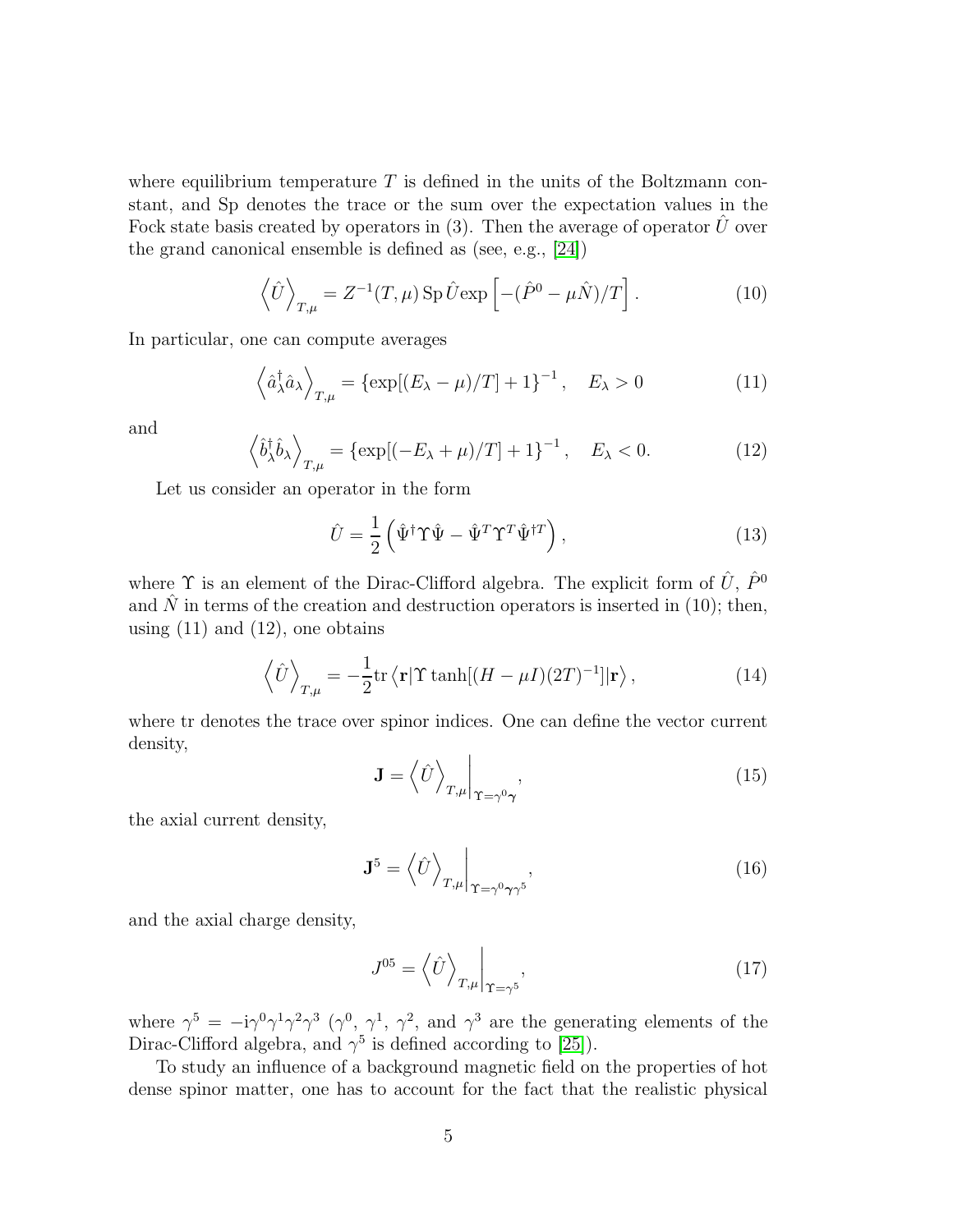systems are bounded. Our interest is in an effect of the static magnetic field with strength lines which are orthogonal to a boundary. Then the simplest geometry of a material sample is that of a straight slab in the uniform magnetic field directed perpendicular. Assuming that the magnetic field is strong (supercritical), we are considering ultrarelativistic spinor matter at high temperature and high density; thus the mass of the spinor matter field is neglected. The Dirac Hamiltonian takes form

$$
H = -\mathrm{i}\gamma^0 \gamma \cdot (\partial - \mathrm{i}e\mathbf{A}),\tag{18}
$$

and the one-particle energy spectrum is

$$
E_{nl} = \pm \omega_{nl}, \quad \omega_{nl} = \sqrt{2n|eB| + k_l^2}, \quad n = 0, 1, 2, \dots,
$$
 (19)

where B is the value of the magnetic field strength,  $\mathbf{B} = \partial \times \mathbf{A}$ , n labels the Landau levels, and  $k_l$  is the value of the wave number vector along the magnetic field; the set of the  $k_l$  values is to be determined by the boundary condition.

#### 3 Choice of boundary conditions

The most general boundary condition ensuring the confinement of relativistic spinor matter within a simply connected boundary is (see [\[19,](#page-28-9) [20\]](#page-28-10))

$$
\left\{I - \gamma^0 \left[e^{i\varphi \gamma^5} \cos \theta + (\gamma^1 \cos \varsigma + \gamma^2 \sin \varsigma) \sin \theta\right] e^{i\tilde{\varphi} \gamma^0 (\gamma \cdot \mathbf{n})} \right\} \chi(\mathbf{r}) \big|_{\mathbf{r} \in \partial \Omega} = 0, \quad (20)
$$

where **n** is the unit normal to surface  $\partial\Omega$  bounding spatial region  $\Omega$  and  $\chi(\mathbf{r})$  is the confined spinor matter wave function,  $\mathbf{r} \in \Omega$ ; matrices  $\gamma^1$  and  $\gamma^2$  in (20) are chosen to obey condition

$$
[\gamma^1, \boldsymbol{\gamma} \cdot \boldsymbol{n}]_+ = [\gamma^2, \boldsymbol{\gamma} \cdot \boldsymbol{n}]_+ = [\gamma^1, \gamma^2]_+ = 0, \qquad (21)
$$

and the boundary parameters in (20) are chosen to vary as

$$
-\frac{\pi}{2} < \varphi \le \frac{\pi}{2}, \quad -\frac{\pi}{2} \le \tilde{\varphi} < \frac{\pi}{2}, \quad 0 \le \theta < \pi, \quad 0 \le \varsigma < 2\pi. \tag{22}
$$

The Massachusetts Institute of Technology (MIT) bag boundary condition [\[15\]](#page-28-5),

$$
(I + i\boldsymbol{\gamma} \cdot \boldsymbol{n}) \chi(\mathbf{r}) \big|_{\mathbf{r} \in \partial \Omega} = 0,
$$
 (23)

is obtained from (20) at  $\varphi = \theta = 0$ ,  $\tilde{\varphi} = -\pi/2$ .

The boundary parameters in (20) can be interpreted as the self-adjoint extension parameters. The self-adjointness of the one-particle energy (Dirac Hamiltonian in the case of relativistic spinor matter) operator in first-quantized theory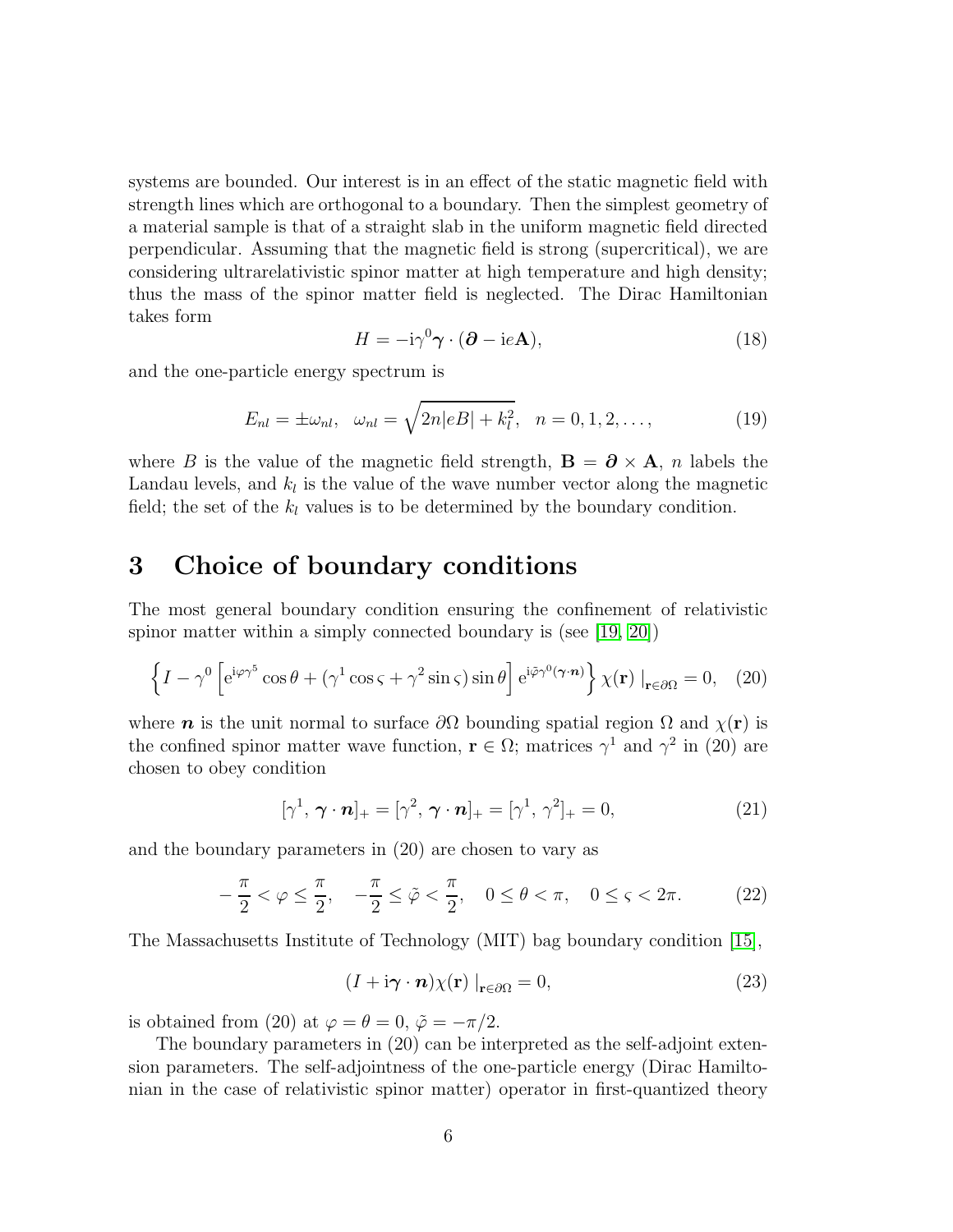is required by general principles of comprehensibility and mathematical consistency; see [\[26\]](#page-28-16). To put it simply, a multiple action is well defined for a self-adjoint operator only, allowing for the construction of functions of the operator, such as resolvent, evolution, heat kernel and zeta-function operators, with further implications upon second quantization.

In the case of a disconnected boundary consisting of two simply connected components,  $\partial\Omega = \partial\Omega^{(+)} \bigcup \partial\Omega^{(-)}$ , there are in general eight boundary parameters:  $\varphi_+$ ,  $\tilde{\varphi}_+$ ,  $\theta_+$ , and  $\varsigma_+$  corresponding to  $\partial\Omega^{(+)}$ ; and  $\varphi_-$ ,  $\tilde{\varphi}_-$ ,  $\theta_-$ , and  $\varsigma_$ corresponding to  $\partial \Omega^{(-)}$ . If spatial region  $\Omega$  has the form of a slab bounded by parallel planes,  $\partial \Omega^{(+)}$  and  $\partial \Omega^{(-)}$ , separated by distance a, then the boundary condition takes form

$$
(I - K^{(\pm)}) \chi(\mathbf{r}) \big|_{z = \pm a/2} = 0,\tag{24}
$$

where

$$
K^{(\pm)} = \gamma^0 \left[ e^{i\varphi_{\pm}\gamma^5} \cos \theta_{\pm} + (\gamma^1 \cos \zeta_{\pm} + \gamma^2 \sin \zeta_{\pm}) \sin \theta_{\pm} \right] e^{\pm i\tilde{\varphi}_{\pm}\gamma^0 \gamma^z}, \tag{25}
$$

coordinates  $\mathbf{r} = (x, y, z)$  are chosen in such a way that x and y are tangential to the boundary, while z is normal to it, and the position of  $\partial \Omega^{(\pm)}$  is identified with  $z = \pm a/2$ . The confinement of matter inside the slab means that the vector bilinear,  $\chi^{\dagger}(\mathbf{r})\gamma^0\gamma^z\chi(\mathbf{r})$ , vanishes at the slab boundaries,

$$
\chi^{\dagger}(\mathbf{r})\gamma^{0}\gamma^{z}\chi(\mathbf{r})\big|_{z=\pm a/2}=0,
$$
\n(26)

and this is ensured by condition (24). As to the axial bilinear,  $\chi^{\dagger}(\mathbf{r})\gamma^0\gamma^z\gamma^5\chi(\mathbf{r})$ , it vanishes at the slab boundaries,

$$
\chi^{\dagger}(\mathbf{r})\gamma^{0}\gamma^{z}\gamma^{5}\chi(\mathbf{r})\left|_{z=\pm a/2}\right. = 0,\tag{27}
$$

in the case of  $\theta_+ = \theta_- = \pi/2$  only, that is due to relation

$$
[K^{(\pm)}\vert_{\theta_{\pm}=\pi/2}, \gamma^5]_-=0. \tag{28}
$$

However, there is a symmetry with respect to rotations around a normal to the slab, and the cases differing by values of  $\varsigma_+$  and  $\varsigma_-$  are physically indistinguishable, since they are related by such a rotation. The only way to avoid the unphysical degeneracy of boundary conditions with different values of  $\varsigma_+$  and  $\varsigma_-$  is to fix  $\theta_+ = \theta_- = 0$ . Then  $\chi^{\dagger}(\mathbf{r}) \gamma^0 \gamma^z \gamma^5 \chi(\mathbf{r})$  is nonvanishing at the slab boundaries, and the boundary condition takes form

$$
\left\{I - \gamma^0 \exp\left[i\left(\varphi_{\pm}\gamma^5 \pm \tilde{\varphi}_{\pm}\gamma^0 \gamma^z\right)\right]\right\} \chi(\mathbf{r}) \big|_{z=\pm a/2} = 0. \tag{29}
$$

Condition (29) determines the spectrum of the wave number vector in the  $z$ direction,  $k_l$ . The requirement that this spectrum be real and unambiguous yields constraint (see [\[19,](#page-28-9) [20\]](#page-28-10))

$$
\varphi_+ = \varphi_- = \varphi, \quad \tilde{\varphi}_+ = \tilde{\varphi}_- = \tilde{\varphi}; \tag{30}
$$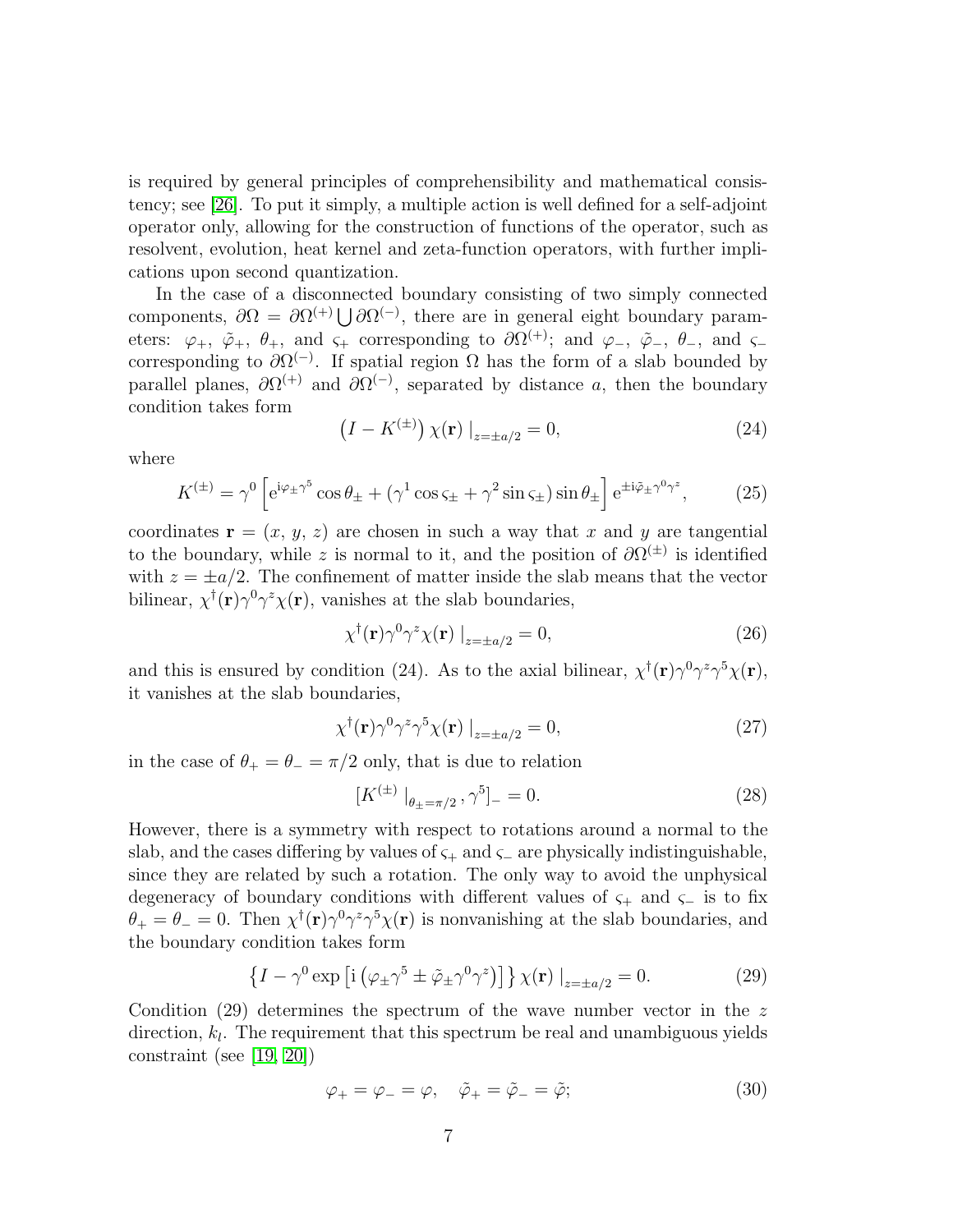then the  $k_l$  spectrum is determined implicitly from relation

$$
k_l \sin \tilde{\varphi} \cos(k_l a) + (E_{...l} \cos \tilde{\varphi} - M \cos \varphi) \sin(k_l a) = 0,
$$
 (31)

where M is the mass of the spinor matter field and  $E_{\ldots l}$  is the energy of the one-particle state. In the case of the massless spinor matter field,  $M = 0$ , and the background uniform magnetic field perpendicular to the slab,  $E_{\ldots l}$  takes the form of  $E_{nl}$  (19), and relation (31) is reduced to

$$
k_l \sin \tilde{\varphi} \cos(k_l a) + E_{nl} \cos \tilde{\varphi} \sin(k_l a) = 0,
$$
\n(32)

depending on one parameter only, although the boundary condition depends on two parameters,

$$
\left\{I - \gamma^0 \exp\left[i\left(\varphi \gamma^5 \pm \tilde{\varphi} \gamma^0 \gamma^z\right)\right]\right\} \chi(\mathbf{r})|_{z=\pm a/2} = 0. \tag{33}
$$

#### 4 Chiral effects

As was already mentioned, we are interested in the case of the uniform magnetic field directed perpendicular to the slab,  $\mathbf{B} = (0, 0, B)$ . The explicit form of the solution to Dirac equation (4) with Hamiltonian (18) in gauge  $\mathbf{A} = (-yB, 0, 0)$ is given in Appendix A. It is straightforward to check the validity of relations

$$
\langle j; qnk_l|\mathbf{r}\rangle \gamma^0 \gamma^z \langle \mathbf{r}|j; qnk_l\rangle = \langle j; qnk_l|\mathbf{r}\rangle \gamma^5 \langle \mathbf{r}|j; qnk_l\rangle = 0 \tag{34}
$$

and

$$
\int_{-\infty}^{\infty} dq \langle j; qnk_l | \mathbf{r} \rangle \gamma^0 \gamma^x \langle \mathbf{r} | j; qnk_l \rangle = \int_{-\infty}^{\infty} dq \langle j; qnk_l | \mathbf{r} \rangle \gamma^0 \gamma^y \langle \mathbf{r} | j; qnk_l \rangle = 0, \quad (35)
$$

which result in the vanishing of the vector current and axial charge densities,

$$
\mathbf{J} = J^{05} = 0. \tag{36}
$$

Similarly, as a consequence of relation

$$
\int_{-\infty}^{\infty} dq \langle j; qnk_l | \mathbf{r} \rangle \gamma^0 \gamma^x \gamma^5 \langle \mathbf{r} | j; qnk_l \rangle = \int_{-\infty}^{\infty} dq \langle j; qnk_l | \mathbf{r} \rangle \gamma^0 \gamma^y \gamma^5 \langle \mathbf{r} | j; qnk_l \rangle = 0,
$$
\n(37)

the components of the axial current density, which are orthogonal to the direction of the magnetic field, vanish as well,

$$
J^{x5} = J^{y5} = 0.\t\t(38)
$$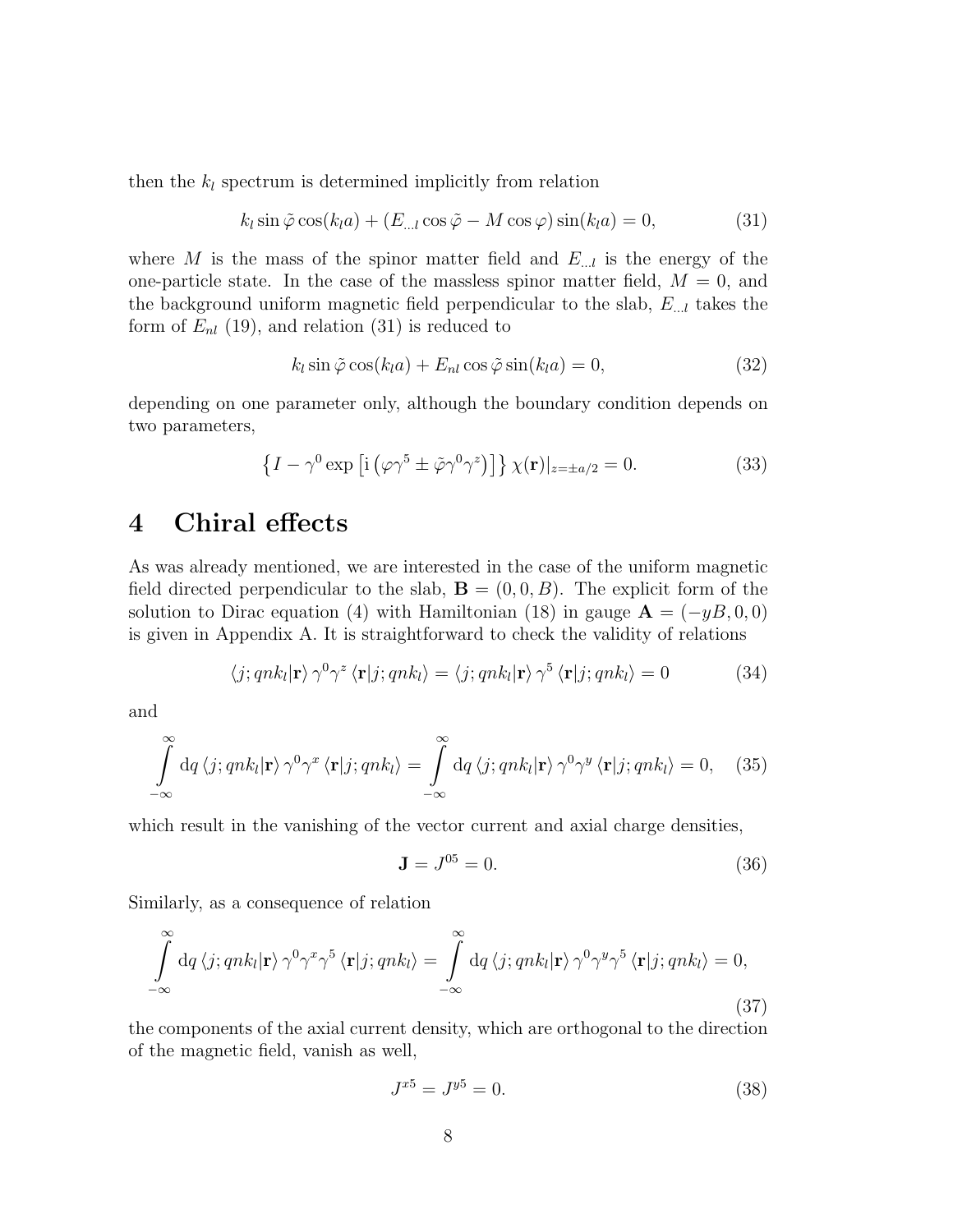As to the component of the axial current density, which is along the magnetic field, only the lowest Landau level  $(n = 0)$  contributes to it, and that is due to relations

$$
\int_{-\infty}^{\infty} dq \langle 0; q0k_l | \mathbf{r} \rangle \gamma^0 \gamma^z \gamma^5 \langle \mathbf{r} | 0; q0k_l \rangle = -\frac{eB}{2\pi a}
$$
(39)

and

$$
\sum_{j=1,2,\ldots} \int_{-\infty}^{\infty} dq \langle j; qnk_l | \mathbf{r} \rangle \gamma^0 \gamma^z \gamma^5 \langle \mathbf{r} | j; qnk_l \rangle = 0.
$$
 (40)

The spectrum of the wave number vector along the magnetic field is determined from (32) at  $n = 0$ , i.e.,

$$
k_l^{(\pm)} = (l\pi \mp \tilde{\varphi})/a, \quad l \in \mathbb{Z}, \quad k_l^{(\pm)} > 0,
$$
\n(41)

where the upper (lower) sign corresponds to  $E_{0l} > 0$  ( $E_{0l} < 0$ ) and  $\mathbb{Z}$  is the set of integer numbers. Hence, the z component of the axial current density is

$$
J^{z5} = -\frac{e}{2\pi a} \left[ \sum_{k_l^{(+)} > 0} f_+(k_l^{(+)}) - \sum_{k_l^{(-)} > 0} f_-(k_l^{(-)}) - \frac{1}{2} \sum_{k_l^{(+)} > 0} 1 + \frac{1}{2} \sum_{k_l^{(-)} > 0} 1 \right], \quad (42)
$$

where

$$
f_{\pm}(k) = \left[e^{(k \mp \mu)/T} + 1\right]^{-1},\tag{43}
$$

and the two last sums which are independent of temperature and chemical potential correspond to the contribution of the vacuum fluctuations.

The sums in (42) are transformed in Appendix B to render expression (B.21) which can be rewritten as

$$
\sum_{k_l^{(+)}>0} f_+(k_l^{(+)}) - \sum_{k_l^{(-)}>0} f_-(k_l^{(-)}) = \text{sgn}(\mu) \left[ F_1(s;t) + F_2(s;t) \right] \tag{44}
$$

where

$$
F_1(s;t) = \frac{1}{2} \sum_{-s < s_m < s} \tanh\left[ (s_m + s)(2t)^{-1} \right],\tag{45}
$$

$$
F_2(s;t) = \frac{1}{2} \sum_{s_m > s} \left\{ \tanh \left[ (s_m + s)(2t)^{-1} \right] - \tanh \left[ (s_m - s)(2t)^{-1} \right] \right\},\tag{46}
$$

and notations for dimensionless quantities are introduced as

$$
s = |\mu|a + sgn(\mu) \left[\tilde{\varphi} - sgn(\tilde{\varphi})\frac{\pi}{2}\right], \quad t = Ta, \quad s_m = \left(m + \frac{1}{2}\right)\pi,\tag{47}
$$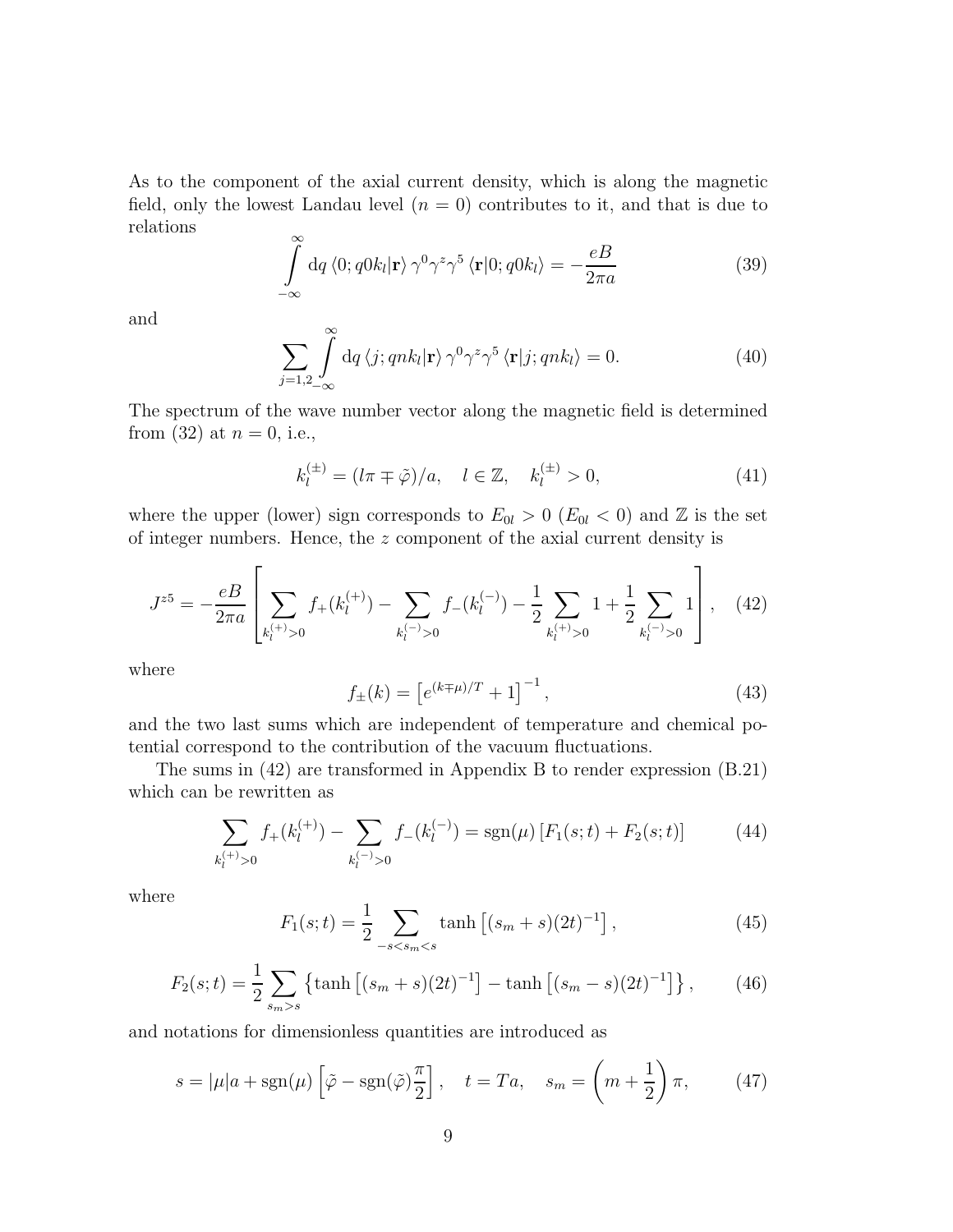$m \in \mathbb{Z}$ . The finite sum in  $F_1(s;t)$  and the infinite sum in  $F_2(s;t)$  are calculated in Appendix B, yielding

$$
F_1(s;t) = \frac{1}{\pi} \sinh[(2s+\pi)/(2t)] \int_0^\infty dv \left( [\cos(2s) + e^{-2v}] \sinh[(2s-\pi)/(2t)] \sin(v/t) \right. \left. - \sin(2s) \left\{ \cosh[(2s+\pi)/(2t)] + \cosh[(2s-\pi)/(2t)] \cos(v/t) \right\} \right) [\cos(2s) + \cosh(2v)]^{-1} \times \left\{ \cosh(2s/t) \cosh(\pi/t) + 2\cosh[(2s+\pi)/(2t)] \cosh[(2s-\pi)/(2t)] \cos(v/t) + \cos^2(v/t) \right\}^{-1} \left. + \frac{t}{\pi} \frac{\cosh(s/t)}{\cosh[\pi/(2t)]} + \frac{1}{2} \tanh\left\{ \left[ \arctan(\tan s) + \frac{\pi}{2} \right]/(2t) \right\} (48)
$$

and

$$
F_2(s;t) = -\frac{1}{\pi} \sinh \left[ (2s - \pi)/(2t) \right] \int_0^\infty \mathrm{d}v \left( \left[ \cos(2s) + e^{-2v} \right] \sinh \left[ (2s + \pi)/(2t) \right] \sin(v/t) \right. \\
\left. - \sin(2s) \left\{ \cosh \left[ (2s - \pi)/(2t) \right] + \cosh \left[ (2s + \pi)/(2t) \right] \cos(v/t) \right\} \right) \left[ \cos(2s) + \cosh(2v) \right]^{-1} \\
\times \left\{ \cosh(2s/t) \cosh(\pi/t) + 2\cosh \left[ (2s + \pi)/(2t) \right] \cosh \left[ (2s - \pi)/(2t) \right] \cos(v/t) + \cos^2(v/t) \right\}^{-1} \\
+ \frac{s}{\pi} - \frac{t}{\pi} \frac{\cosh(s/t)}{\cosh[\pi/(2t)]} + \frac{1}{2} \tanh \left\{ \left[ \arctan(\tan s) - \frac{\pi}{2} \right] / (2t) \right\} .\n\tag{49}
$$

The asymptotics of  $F_1(s; t)$  and  $F_2(s; t)$  at  $t \to 0$  and  $t \to \infty$  are given in Appendix B, see (B.24) and (B.27). Also, one can get

$$
\lim_{a \to \infty} \frac{1}{a} F_1(|\mu|a; Ta) = 0 \tag{50}
$$

and

$$
\lim_{a \to \infty} \frac{1}{a} F_2(|\mu|a; Ta) = \frac{|\mu|}{\pi}.
$$
\n(51)

Defining

$$
F(s; t) = F_1(s; t) + F_2(s; t),
$$
\n(52)

we obtain

$$
F(s;t) = \frac{s}{\pi} - \frac{1}{\pi} \int_0^\infty dv \frac{\sin(2s)\sinh(\pi/t)}{[\cos(2s) + \cosh(2v)][\cosh(\pi/t) + \cos(v/t)]} + \frac{\sinh\{\left[\arctan(\tan s)\right]/t\}}{\cosh[\pi/(2t)] + \cosh\{\left[\arctan(\tan s)\right]/t\}}.
$$
 (53)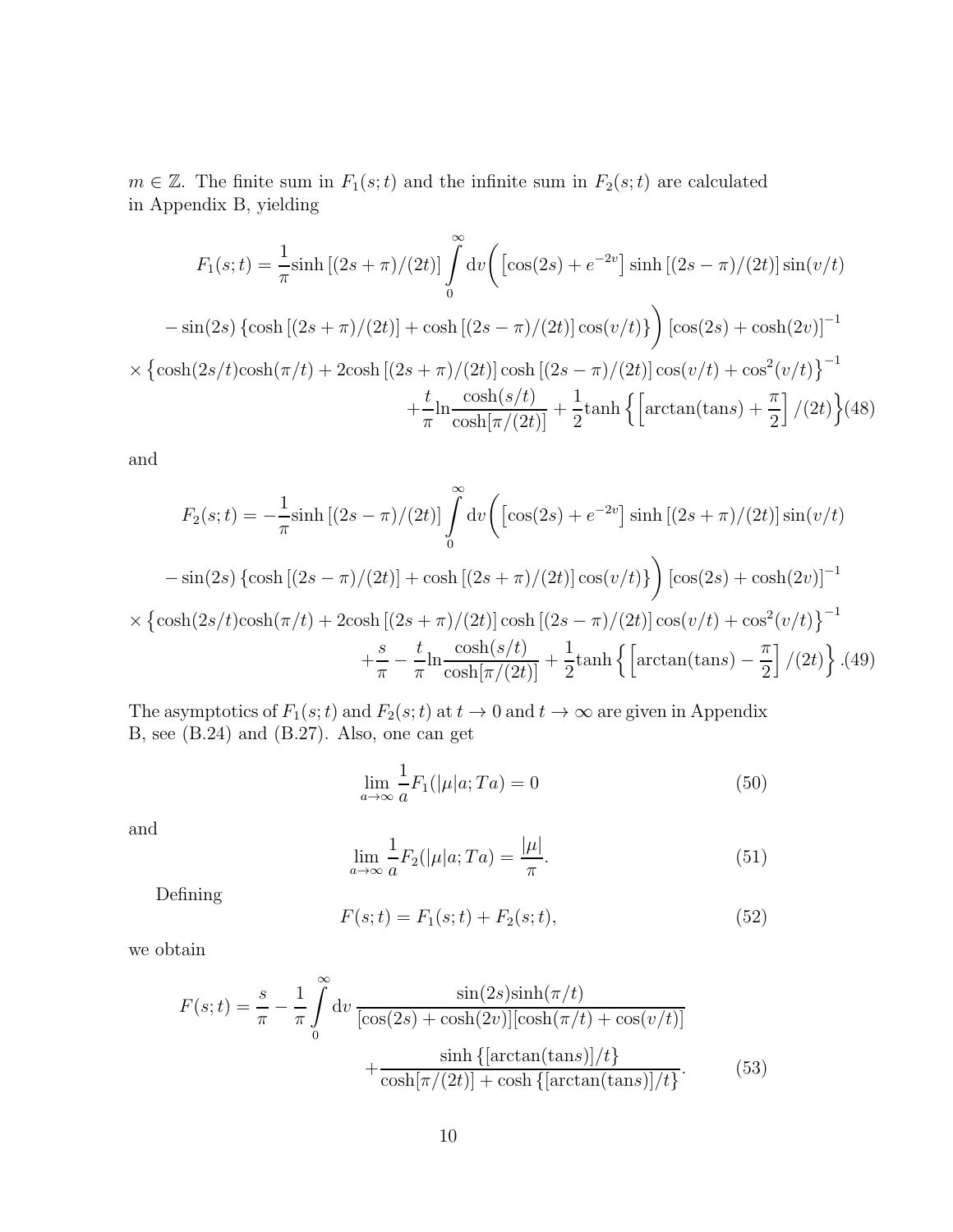Thus, the axial current density along the magnetic field is given by expression

$$
J^{z5} = -\frac{eB}{2\pi a} \left\{ \text{sgn}(\mu) F \left( |\mu| a + \text{sgn}(\mu) \left[ \tilde{\varphi} - \text{sgn}(\tilde{\varphi}) \pi/2 \right]; T a \right) - \frac{1}{\pi} \left[ \tilde{\varphi} - \text{sgn}(\tilde{\varphi}) \pi/2 \right] \right\},\tag{54}
$$

where  $F(s; t)$  is given by (53) and the contribution of the vacuum fluctuations,

$$
-\frac{1}{2}\sum_{k_l^{(+)}>0}1+\frac{1}{2}\sum_{k_l^{(-)}>0}1=-\frac{\tilde{\varphi}}{\pi}+\frac{1}{2}\text{sgn}(\tilde{\varphi}),
$$
\n(55)

is taken into account.

In view of relations (50) and (51), the case of a magnetic field filling the whole (infinite) space [\[10,](#page-28-0) [11,](#page-28-1) [12\]](#page-28-2) is obtained from  $(54)$  as a limiting case [cf.  $(1)$ ],

$$
\lim_{a \to \infty} J^{z5} = -\frac{eB}{2\pi^2} \mu.
$$
\n(56)

Unlike this unrealistic case, the realistic case of a magnetic field confined to a slab of finite width is temperature dependent, see (53) and (54). In particular, we get

$$
\lim_{T \to 0} J^{z5} = -\frac{e}{2\pi a} \left[ \text{sgn}(\mu) \left[ \frac{|\mu| a + \text{sgn}(\mu)\tilde{\varphi}}{\pi} + \Theta(-\mu\tilde{\varphi}) \right] - \frac{\tilde{\varphi}}{\pi} + \frac{1}{2} \text{sgn}(\tilde{\varphi}) \right] \tag{57}
$$

and

$$
\lim_{T \to \infty} J^{z5} = -\frac{eB}{2\pi^2} \mu; \tag{58}
$$

here  $\llbracket u \rrbracket$  denotes the integer part of quantity u (i.e. the integer which is less than or equal to u), and  $\Theta(u) = \frac{1}{2}[1 + \text{sgn}(u)]$  is the step function. As follows from (54), the boundary condition that is parametrized by  $\tilde{\varphi}$  can serve as a source which is additional to the spinor matter density: the contribution of the boundary to the axial current effectively enhances or diminishes the contribution of the chemical potential. Because of the boundary condition, the chiral separation effect can be nonvanishing even at zero chemical potential,

$$
J^{z5}|_{\mu=0} = -\frac{e}{2\pi a} \left\{ F(\tilde{\varphi} - \text{sgn}(\tilde{\varphi})\pi/2; Ta) - \frac{1}{\pi} \left[ \tilde{\varphi} - \text{sgn}(\tilde{\varphi})\pi/2 \right] \right\};\tag{59}
$$

the latter vanishes in the limit of infinite temperature,

$$
\lim_{T \to \infty} J^{z5}|_{\mu=0} = 0.
$$
\n(60)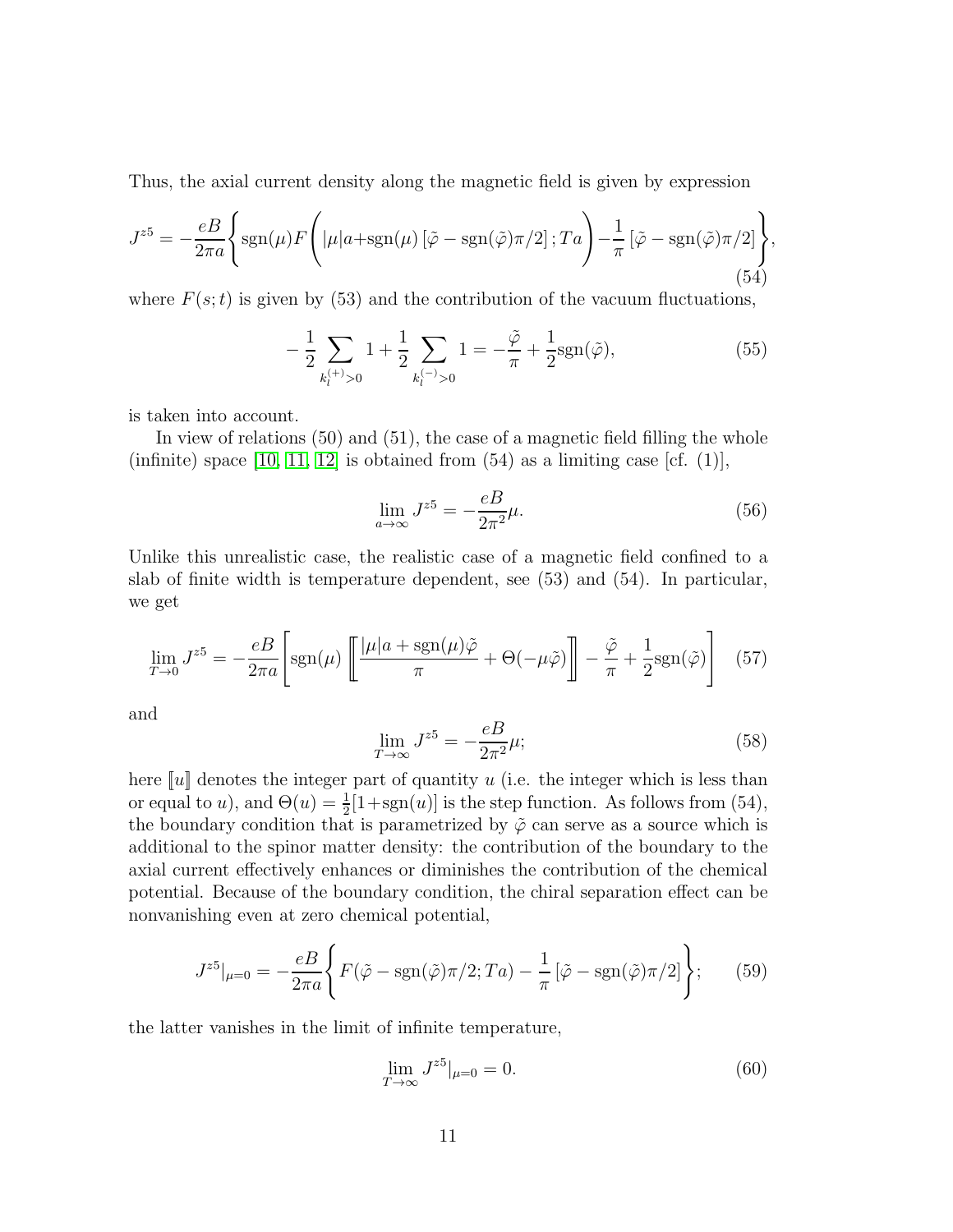The trivial boundary condition,  $\tilde{\varphi} = -\pi/2$ , yields spectrum  $k_l = (l + \frac{1}{2})$  $\frac{1}{2}$  $\frac{\pi}{a}$  $(l = 0, 1, 2, \ldots)$ , which is the same in the setups of both bag models [\[13\]](#page-28-3) and [\[14\]](#page-28-4), and the axial current density at zero temperature for this case was obtained in  $|23|,$ 

$$
J^{z5} \mid_{T=0, \ \tilde{\varphi} = -\pi/2} = -\frac{eB}{2\pi a} \text{sgn}(\mu) \left[ \frac{|\mu|a}{\pi} + \frac{1}{2} \right]. \tag{61}
$$

The "bosonic-type" spectrum,  $k_l = l \frac{\pi}{a}$  $\frac{\pi}{a}$   $(l = 0, 1, 2, \ldots)$ , is yielded by  $\tilde{\varphi} = 0$ , and, due to the contribution of the vacuum fluctuations, the axial current density is continuous at this point,

$$
\lim_{\tilde{\varphi}\to 0_+} J^{z5} = \lim_{\tilde{\varphi}\to 0_-} J^{z5}.
$$
\n(62)

In a preliminary short letter communication announcing the results derived here (see [\[27\]](#page-28-17)), the contribution of the vacuum fluctuations was omitted. Because of this circumstance, the axial current density is discontinuous at  $\tilde{\varphi} = 0$  in [\[27\]](#page-28-17). As well, the chiral separation effect at zero chemical potential disappears in [\[27\]](#page-28-17) at zero temperature, instead of (60). However, on theoretical grounds, the involvement of the vacuum fluctuations looks more consistent. Mention at least that, although the range of  $\tilde{\varphi}$  is restricted to  $-\frac{\pi}{2} \leq \tilde{\varphi} < \frac{\pi}{2}$  $\frac{\pi}{2}$  [see (22)], namely the account for the contribution of the vacuum fluctuations allows one to consider the axial current as a periodic continuous function of  $\tilde{\varphi}$  on the whole unrestricted range,  $-\infty < \tilde{\varphi} < \infty$ .

Concluding this section, let us note that expression (1) is related to a quantum anomaly, being of topological nature which is revealed in the approach using the effective Lagrangian for Goldstone bosons of the spontaneously broken chiral symmetry [\[11\]](#page-28-1). Although the approach takes no account of temperature, it would be interesting to apply it to systems which are bounded in the direction of a magnetic field and to elucidate the role of the corresponding boundaries by determining the additional boundary terms (perhaps of the Chern-Simons type) to the effective Lagrangian. This will allow one to point at a complementary way for obtaining the chiral effects in a slab at zero temperature.

#### 5 Discussion and conclusion

In the present paper, hot dense ultrarelativistic spinor matter in a slab under an influence of the transverse background magnetic field has been considered. An issue of boundary conditions plays the key role in this study. In the case of the quantized electromagnetic matter field, a choice of boundary conditions is motivated by material properties of bounding plates, and the conventional Casimir effect is different for different boundary conditions. For instance, it is attractive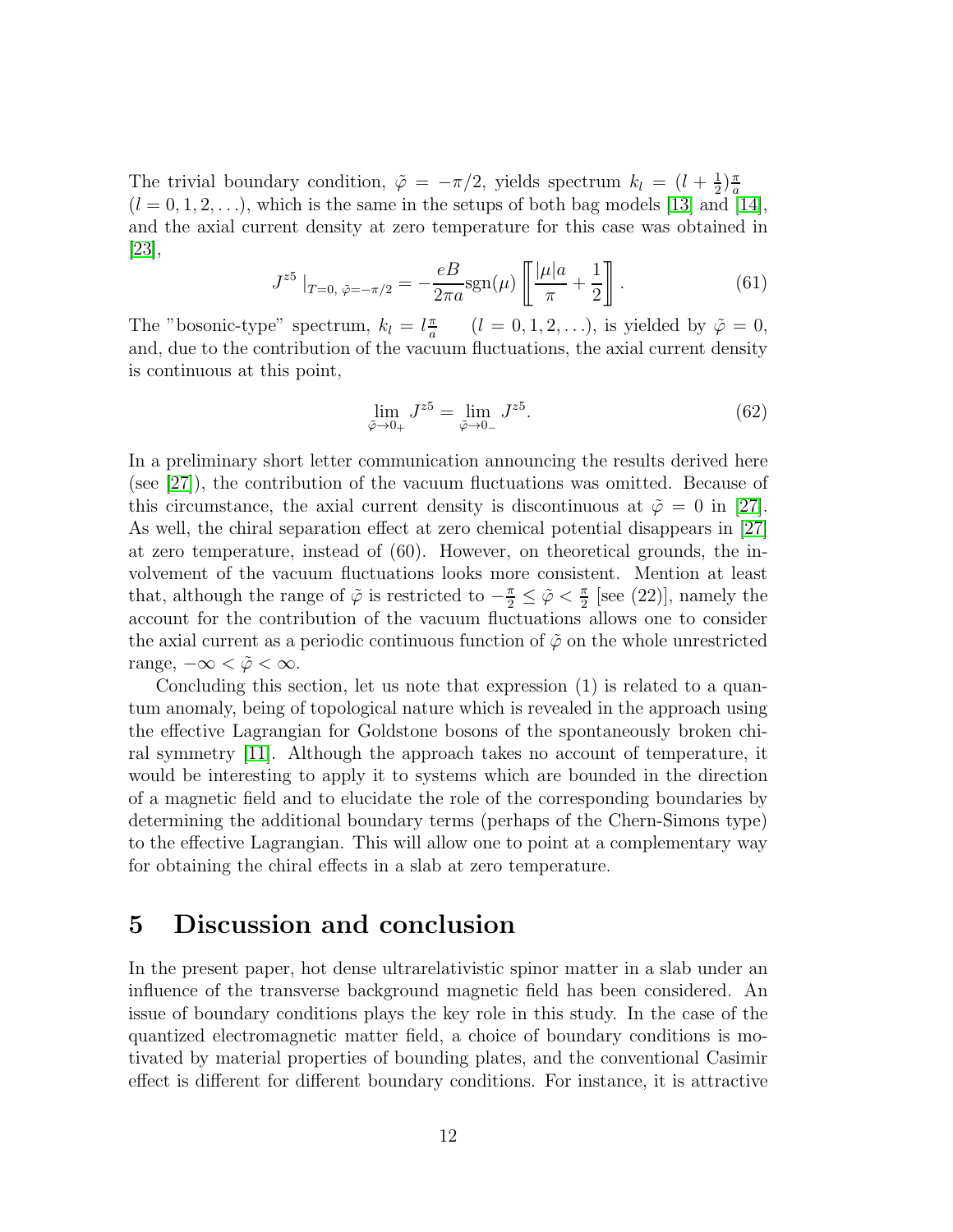between the ideal-metal plates (i.e. made of material with an infinitely large magnitude of the dielectric permittivity), as well as between the plates made of material with an infinitely large magnitude of the magnetic permeability; meanwhile, it is repulsive between the ideal-metal plate and the infinitely permeable one; see, e.g., [\[22\]](#page-28-12). In the case of the quantized spinor matter field, nothing can be said about the "material" of boundaries, other than to admit that this material is impenetrable for spinor matter. Therefore, rather than attempting to model the microscopic details of the "material" of bounding plates, we have encoded the nature of boundaries in the values of parameters of the boundary condition ensuring the confinement of spinor matter inside the slab in the most general way. Mathematically acceptable, i.e. compatible with the self-adjointness of the Dirac Hamiltonian, is the eight-parametric boundary condition; see (24) and (25). The six-parametric boundary condition corresponding to  $\theta_+ = \theta_- = \pi/2$  is consistent with the axial charge conservation; see (27). However, note that, as a massless spinor particle is reflected from an impenetrable boundary, its helicity is flipped. Since the chirality equals plus or minus the helicity, chiral symmetry has to be necessarily broken by the confining boundary condition. Thus the case of  $\theta_+ = \theta_- = \pi/2$  is not acceptable on the physical grounds. Moreover, the requirement of an invariance with respect to rotations around a normal to the slab yields restriction  $\theta_+ = \theta_- = 0$ , and the boundary condition becomes a four-parametric one; see (29). A further physical requirement is that a standing wave inside the slab be unambiguously determined; this yields restriction (30), resulting finally in the two-parametric boundary condition [see (33)]. It should be noted that this condition breaks the time reversal symmetry, unless  $\varphi = 0$ . However, standing waves inside the slab are  $\varphi$  independent [their wave number vectors are given by (41)], meaning that the physical effects of hot dense magnetized ultrarelativistic spinor matter in a slab are the same, irrespective of whether the time reversal symmetry is conserved or broken.

We have shown that the vector current and the axial charge are not induced by the background magnetic field in a slab; see (36). This is in contrast to the case of the unbounded medium, when such quantities are nonvanishing independently of chemical potential and temperature. Really, owing to chiral symmetry,

$$
[H, \gamma^5]_- = 0,\t\t(63)
$$

one can introduce the following average [cf. (14)]:

$$
\left\langle \hat{U} \right\rangle_{T,\mu_5} = -\frac{1}{2} \text{tr} \left\langle \mathbf{r} | \Upsilon \tanh[(H - \mu_5 \gamma^5)(2T)^{-1}] | \mathbf{r} \right\rangle, \tag{64}
$$

where  $\mu_5$  denotes the chiral chemical potential. Then a straightforward calculation with the use of wave functions of definite chiralities immediately yields

$$
\mathbf{J} \equiv \left\langle \hat{U} \right\rangle_{T, \mu_5} \Big|_{\Upsilon = \gamma^0 \gamma} = -\frac{e \mathbf{B}}{2\pi^2} \mu_5 \tag{65}
$$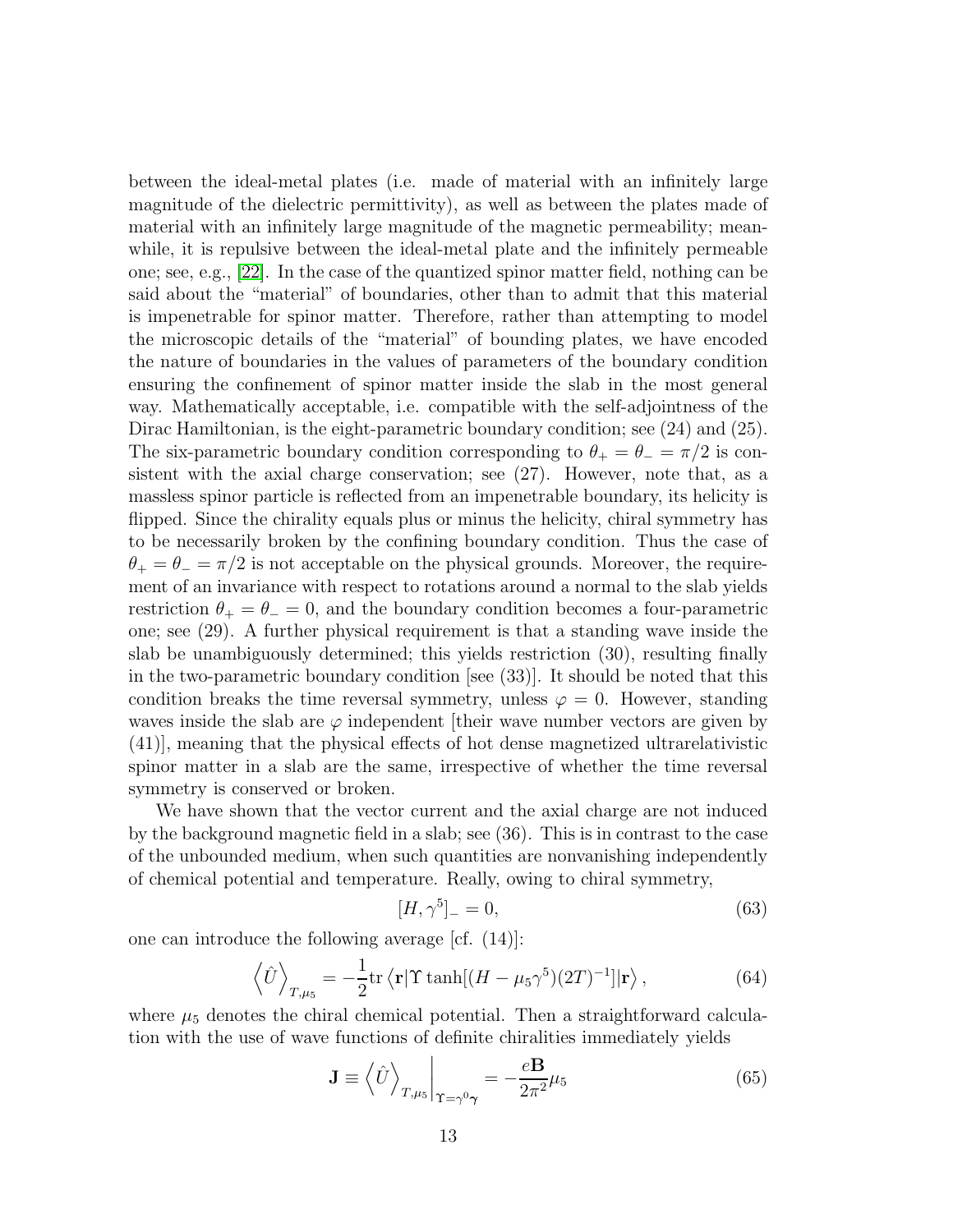$$
J^{05} \equiv \left\langle \hat{U} \right\rangle_{T,\mu_5} \Big|_{\Upsilon = \gamma^5}
$$

$$
= \frac{|eB|}{2\pi^2} \left[ \mu_5 + 2 \sum_{n=1}^{\infty} \int_0^{\infty} dk \, \frac{\sinh(\mu_5/T)}{\cosh(\mu_5/T) + \cosh(\sqrt{k^2 + 2n|eB|}/T)} \right];\tag{66}
$$

note that only the lowest Landau level contributes to (65) which is known as the chiral magnetic effect [\[28\]](#page-28-18). In the case of a bounded medium, although relation (63) formally holds, one cannot determine a calculable version of average (64), because, as was already emphasized, the boundary condition breaks chiral symmetry. For instance, standing waves inside a slab are formed from counterpropagating waves of opposite chiralities. Thus, the chiral magnetic effect in a slab is prohibited by the confining boundary condition; see (26).

As to the chiral separation effect, we have shown that the axial current in a slab depends on both chemical potential and temperature; see (53) and (54). This is a main distinction from the unrealistic case of the unbounded medium, when the chiral separation effect is independent of temperature; see (1). At zero temperature, the chiral separation effect in a slab is characterized by a stepwise behaviour with the step width equal to  $|eB|(2\pi a)^{-1}$ ; see (57). As the temperature increases, the steps are smoothed out, resulting in a linear behaviour at an infinitely large temperature; see (58). Another distinctive feature is the dependence of the chiral separation effect on the boundary parameter,  $\tilde{\varphi}$ : all values from range  $-\frac{\pi}{2} < \tilde{\varphi} < \frac{\pi}{2}$  $\frac{\pi}{2}$  are allowable on an equal footing with value  $\tilde{\varphi} = -\frac{\pi}{2}$  $\frac{\pi}{2}$ . Only at an infinitely large temperature is the chiral separation effect independent of the boundary parameter, as well as of the slab width, coinciding with the chiral separation effect in the case of the unbounded medium. Otherwise, if the temperature is finite, a positive or negative term is added to the value of the chemical potential contributing to the axial current density, and the whole pattern is shifted along the line corresponding to the case of infinite temperature either to the right or to the left; see (54). In particular, the chiral separation effect can persist even at zero chemical potential: the axial current density is nonzero, being of the same (opposite) sign as  $eB$  at  $-\frac{\pi}{2} < \tilde{\varphi} < 0$  ( $0 < \tilde{\varphi} < \frac{\pi}{2}$  $\frac{\pi}{2}$ ); see (59). Perhaps, it is for the first time that such a mathematical entity as the self-adjoint extension parameter,  $\tilde{\varphi}$ , is to be determined experimentally (maybe, at least as an event-by-event fluctuation). It would be interesting to verify this in tabletop experiments with slabs of Dirac or Weyl semimetals in a transverse magnetic field.

and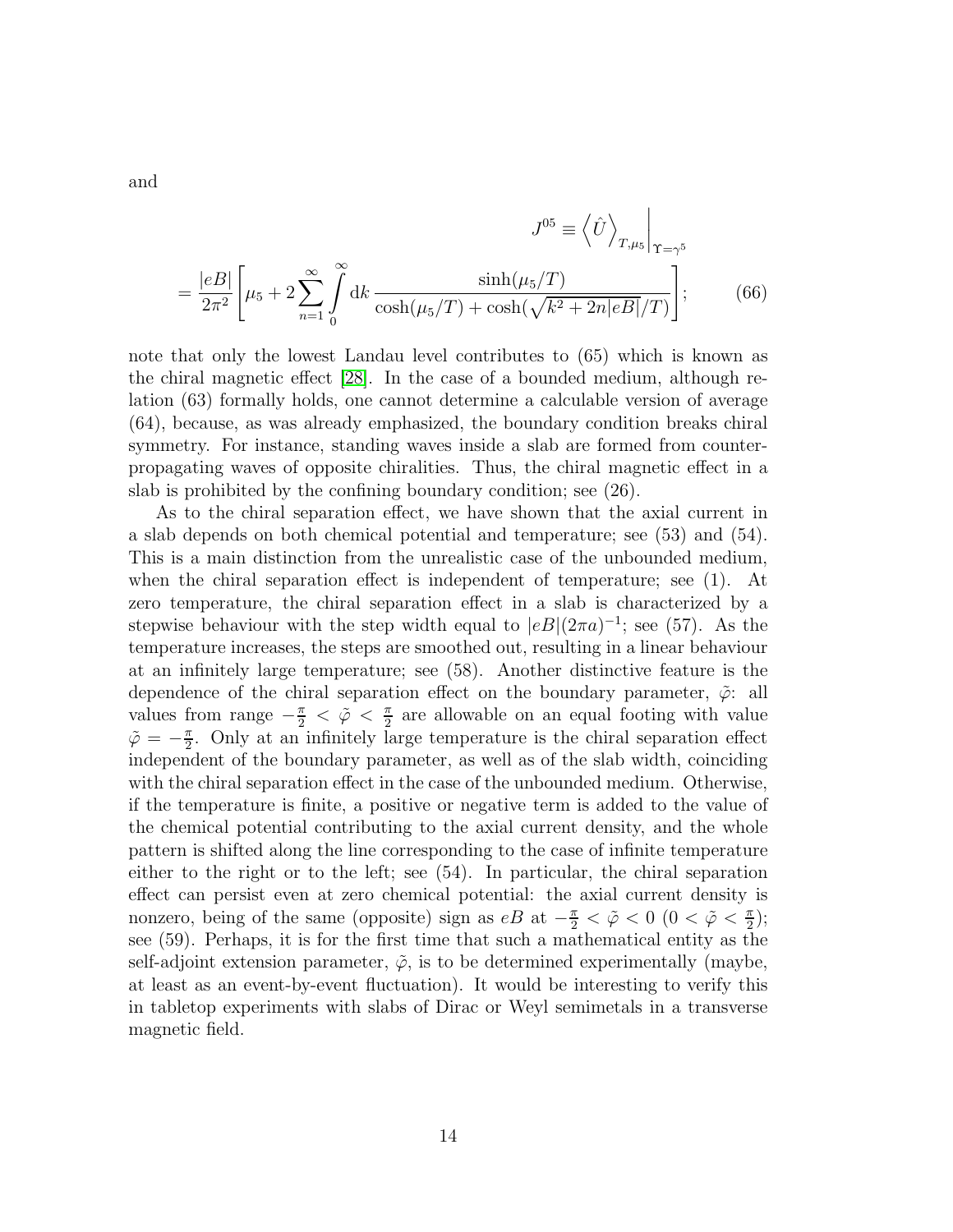### Acknowledgments

The work was supported by the National Academy of Sciences of Ukraine (Project No.0112U000054), by the Program of Fundamental Research of the Department of Physics and Astronomy of the National Academy of Sciences of Ukraine (Project No.0112U000056) and by the ICTP – SEENET-MTP Grant PRJ-09 "Strings and Cosmology".

### Appendix A. Solution to the Dirac equation in a slab

A solution to the Dirac equation in the background of a static uniform magnetic field is well described in the literature; see, e.g., [\[29\]](#page-28-19). In the case of a slab with a finite extent in the direction of the magnetic field, the general solution is a superposition of two plane waves counterpropagating along the magnetic field. Using the standard representation for the Dirac matrices,

$$
\gamma^0 = \begin{pmatrix} I & 0 \\ 0 & -I \end{pmatrix}, \qquad \gamma = \begin{pmatrix} 0 & \sigma \\ -\sigma & 0 \end{pmatrix}
$$

 $(\sigma^1, \sigma^2, \text{ and } \sigma^3 \text{ are the Pauli matrices}),$  choosing coordinate z as directed along the magnetic field and taking  $eB > 0$  for definiteness, we get for the lowest Landau level  $(n = 0)$ :

$$
\langle \mathbf{r} | 0; q0k_l \rangle |_{E_{0l} > 0} = \frac{e^{iqx}}{2^{3/2}\pi} \begin{pmatrix} C_0 e^{ik_l z} + \tilde{C}_0 e^{-ik_l z} \\ 0 \\ C_0 e^{ik_l z} - \tilde{C}_0 e^{-ik_l z} \\ 0 \end{pmatrix} \left(\frac{eB}{\pi}\right)^{1/4} \exp\left[-\frac{eB}{2} \left(y + \frac{q}{eB}\right)^2\right],
$$
\n
$$
\langle \mathbf{r} | 0; q0k_l \rangle |_{E_{0l} < 0} = \frac{e^{-iqx}}{2^{3/2}\pi} \begin{pmatrix} -C_0 e^{ik_l z} + \tilde{C}_0 e^{-ik_l z} \\ 0 \\ C_0 e^{ik_l z} + \tilde{C}_0 e^{-ik_l z} \end{pmatrix} \left(\frac{eB}{\pi}\right)^{1/4} \exp\left[-\frac{eB}{2} \left(y - \frac{q}{eB}\right)^2\right]
$$
\n(A.1)

where coefficients  $C_0$  and  $\tilde{C}_0$  obey condition

$$
|C_0|^2 = |\tilde{C}_0|^2 = \pi/a. \tag{A.3}
$$

,

(A.2)

For the Landau levels with  $n \geq 1$  we get two linearly independent solutions:

0

$$
\langle \mathbf{r} | 1; qnk_l \rangle |_{E_{nl} > 0} = \frac{e^{iqx}}{2^{3/2}\pi} \begin{pmatrix} (C_1 e^{ik_l z} + \tilde{C}_1 e^{-ik_l z}) Y_n^q(y) \\ 0 \\ \frac{k_l}{\omega_{nl}} (C_1 e^{ik_l z} - \tilde{C}_1 e^{-ik_l z}) Y_n^a(y) \\ \frac{\sqrt{2neB}}{\omega_{nl}} (C_1 e^{ik_l z} + \tilde{C}_1 e^{-ik_l z}) Y_{n-1}^q(y) \end{pmatrix}, \quad (A.4)
$$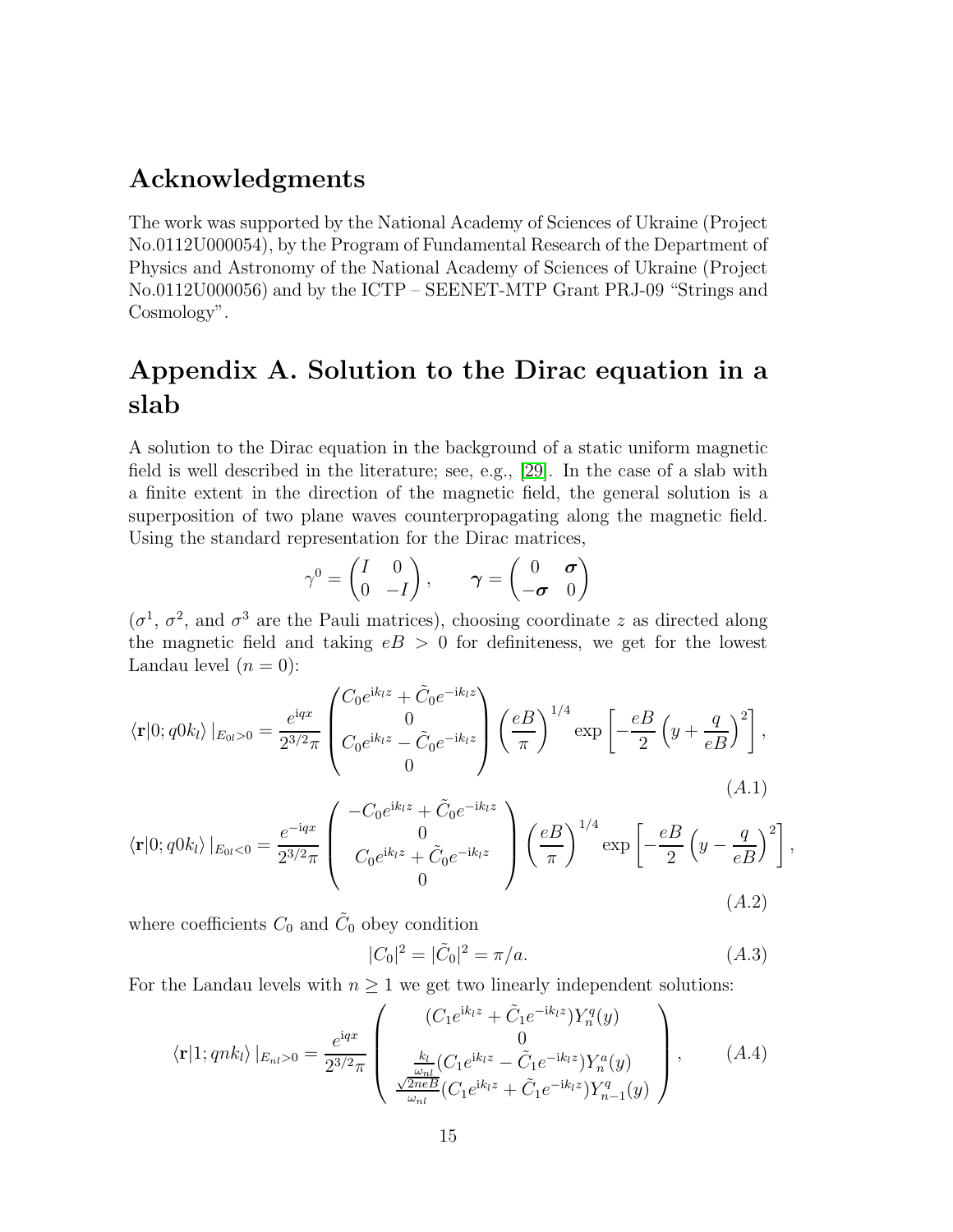$$
\langle \mathbf{r} | 1; qnk_l \rangle |_{E_{nl} < 0} = \frac{e^{-iqx}}{2^{3/2}\pi} \begin{pmatrix} \frac{k_l}{\omega_{nl}} (-C_1 e^{ik_l z} + \tilde{C}_1 e^{-ik_l z}) Y_n^{-q}(y) \\ \frac{\sqrt{2neB}}{\omega_{nl}} (-C_1 e^{ik_l z} - \tilde{C}_1 e^{-ik_l z}) Y_{n-1}^{-q}(y) \\ (C_1 e^{ik_l z} + \tilde{C}_1 e^{-ik_l z}) Y_n^{-q}(y) \\ 0 \end{pmatrix}, \quad (A.5)
$$

and

$$
\langle \mathbf{r}|2; qnk_l \rangle |_{E_{nl}>0} = \frac{e^{iqx}}{2^{3/2}\pi} \begin{pmatrix} 0 \\ \frac{(C_2 e^{ik_l z} + \tilde{C}_2 e^{-ik_l z})Y_{n-1}^q(y)}{\frac{\omega_{nl}}{\omega_{nl}}(C_2 e^{ik_l z} + \tilde{C}_2 e^{-ik_l z})Y_n^q(y)} \\ \frac{k_l}{\omega_{nl}}(-C_2 e^{ik_l z} + \tilde{C}_2 e^{-ik_l z})Y_{n-1}^q(y) \end{pmatrix}, \quad (A.6)
$$

$$
\langle \mathbf{r}|2; qnk_l \rangle |_{E_{nl}<0} = \frac{e^{-iqx}}{2^{3/2}\pi} \begin{pmatrix} \frac{\sqrt{2neB}}{\omega_{nl}}(-C_2 e^{ik_l z} - \tilde{C}_2 e^{-ik_l z})Y_n^{-q}(y) \\ \frac{k_l}{\omega_{nl}}(C_2 e^{ik_l z} - \tilde{C}_2 e^{-ik_l z})Y_{n-1}^{-q}(y) \\ 0 \\ (C_2 e^{ik_l z} + \tilde{C}_2 e^{-ik_l z})Y_{n-1}^{-q}(y) \end{pmatrix}; \quad (A.7)
$$

here

$$
Y_n^q(y) = \sqrt{\frac{(eB)^{1/2}}{2^n n! \pi^{1/2}}} \exp\left[-\frac{eB}{2}\left(y + \frac{q}{eB}\right)^2\right] H_n\left(\sqrt{eBy} + \frac{q}{\sqrt{eB}}\right),\qquad(A.8)
$$

 $H_n(v) = (-1)^n e^{v^2} \frac{d^n}{dv^n} e^{-v^2}$  is the Hermite polynomial, function  $Y_n^q(y)$  obeys orthonormalization condition

$$
\int_{-\infty}^{\infty} dy Y_n^q(y) Y_{n'}^q(y) = \delta_{nn'},
$$
\n(A.9)

and coefficients  $C_j$  and  $\tilde{C}_j$  ( $j = 1, 2$ ) are chosen to obey condition

$$
\begin{cases}\n|C_j|^2 = |\tilde{C}_j|^2 = \pi/a, \\
C_j^* \tilde{C}_j + \tilde{C}_j^* C_j = 0.\n\end{cases}
$$
\n(A.10)

The case of  $eB < 0$  is obtained by charge conjugation, i.e. changing  $eB \to -eB$ and multiplying the complex conjugates of the above solutions by  $i\gamma^2$  (the energy sign is reversed).

Solutions with opposite signs of energy are orthogonal,

$$
\int_{\Omega} d^3r \langle j; -qn - k_l | \mathbf{r} \rangle |_{E_{nl} \leq 0} \langle \mathbf{r} | j'; q'n' k_{l'} \rangle |_{E_{nl} \geq 0} = 0, \quad j, j' = 0, 1, 2, \quad (A.11)
$$

while solutions with the same sign of energy are orthogonal if an additional constraint is imposed,

$$
C_1^* \tilde{C}_2 = \tilde{C}_1^* C_2. \tag{A.12}
$$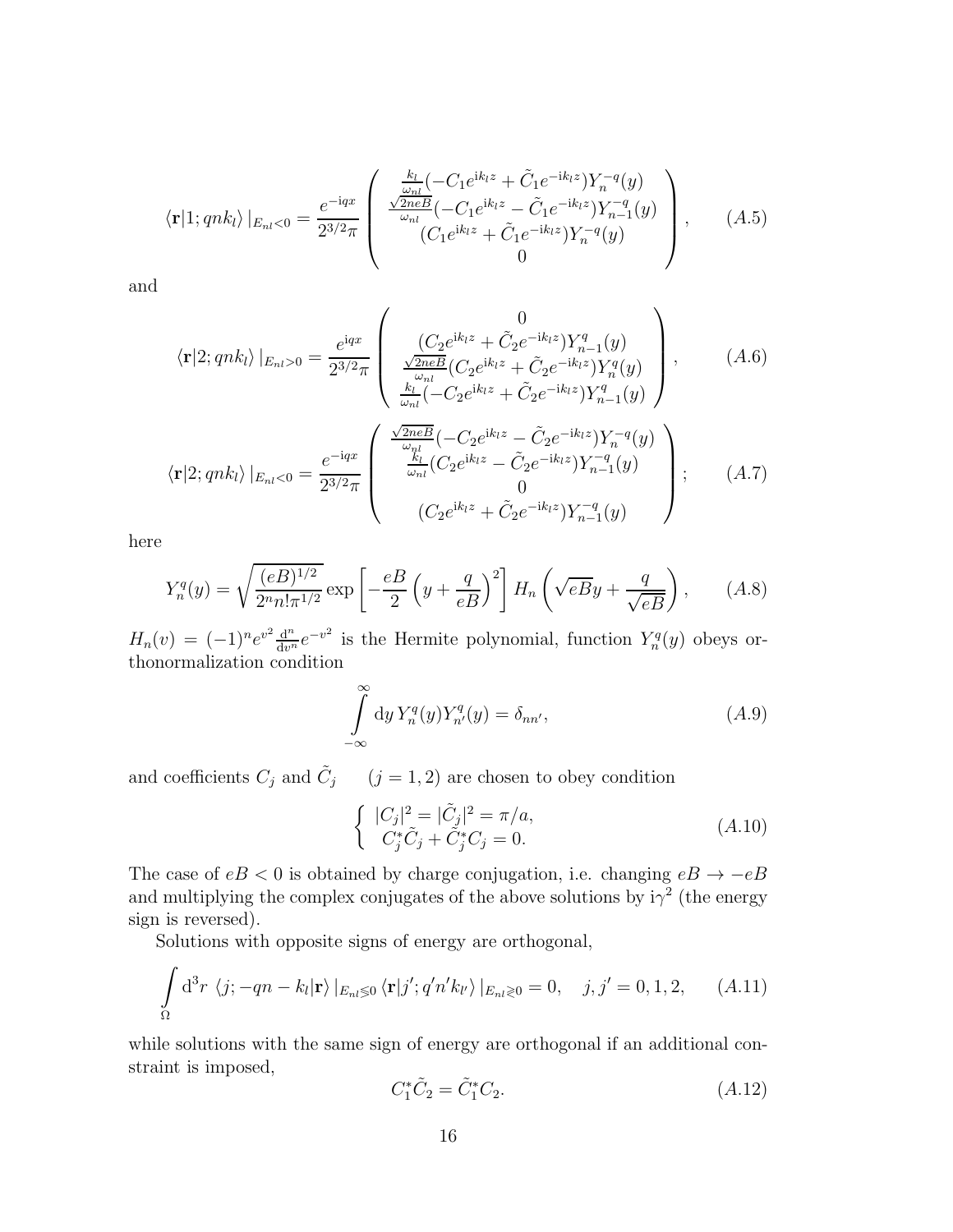Thence, solutions  $(A.1)$ ,  $(A.2)$ ,  $(A.4)$ – $(A.7)$  satisfy the requirements of orthonormality [cf.  $(5)$ ],

$$
\int_{\Omega} d^{3}r \left\langle j; qnk_{l}|\mathbf{r}\right\rangle \langle \mathbf{r}|j'; q'n'k_{l'}\rangle = \delta_{jj'}\delta_{nn'}\delta_{ll'}\delta(q-q'), \quad j, j'=0,1,2 \quad (A.13)
$$

and completeness [cf. (6)],

$$
\int_{-\infty}^{\infty} dq \sum_{l} \left( \langle \mathbf{r} | 0; q0k_{l} \rangle \langle 0; q0k_{l} | \mathbf{r}' \rangle + \sum_{n=1}^{\infty} \sum_{j=1,2} \langle \mathbf{r} | j; qnk_{l} \rangle \langle j; qnk_{l} | \mathbf{r}' \rangle \right) = I \delta(\mathbf{r} - \mathbf{r}').
$$
\n(A.14)

## Appendix B. Summation over the spectrum of the wave number vector of standing waves

Condition (32) in the case of the lowest Landau level  $(n = 0)$  is rewritten as

$$
P_{+}(k_{l}^{(+)}) = 0, \quad E_{0l} > 0. \tag{B.1}
$$

or

$$
P_{-}(k_{l}^{(-)}) = 0, \quad E_{0l} < 0,\tag{B.2}
$$

where

$$
P_{\pm}(\omega) = \cos(\omega a) \pm \cot \tilde{\varphi} \sin(\omega a). \tag{B.3}
$$

The spectrum of the wave number vector in the direction of the magnetic field is determined by (B.1) or (B.2) and is given by (41). Using the Cauchy residue theorem, we get

$$
\sum_{k_l^{(+)} > 0} f_+(k_l^{(+)}) - \sum_{k_l^{(-)} > 0} f_-(k_l^{(-)}) = \frac{a}{2\pi} \int_{C_C} d\omega \left[ f_+(\omega) G_{\tilde{\varphi}}^{(+)}(\omega) - f_-(\omega) G_{\tilde{\varphi}}^{(-)}(\omega) \right],
$$
\n(B.4)

where

$$
G_{\tilde{\varphi}}^{(\pm)}(\omega) = 1 + \frac{\mathrm{i}}{a} \frac{\mathrm{d}}{\mathrm{d}\omega} \ln P_{\pm}(\omega) \tag{B.5}
$$

and contour  $C_{\subset}$  on the complex  $\omega$  plane (Re $\omega = k$ , Im  $\omega = \kappa$ ) encloses the positive real semiaxis; see Fig. 1. In view of relation

$$
G_{\tilde{\varphi}}^{(\pm)}(\omega) + G_{-\tilde{\varphi}}^{(\pm)}(-\omega) = 2, \qquad (B.6)
$$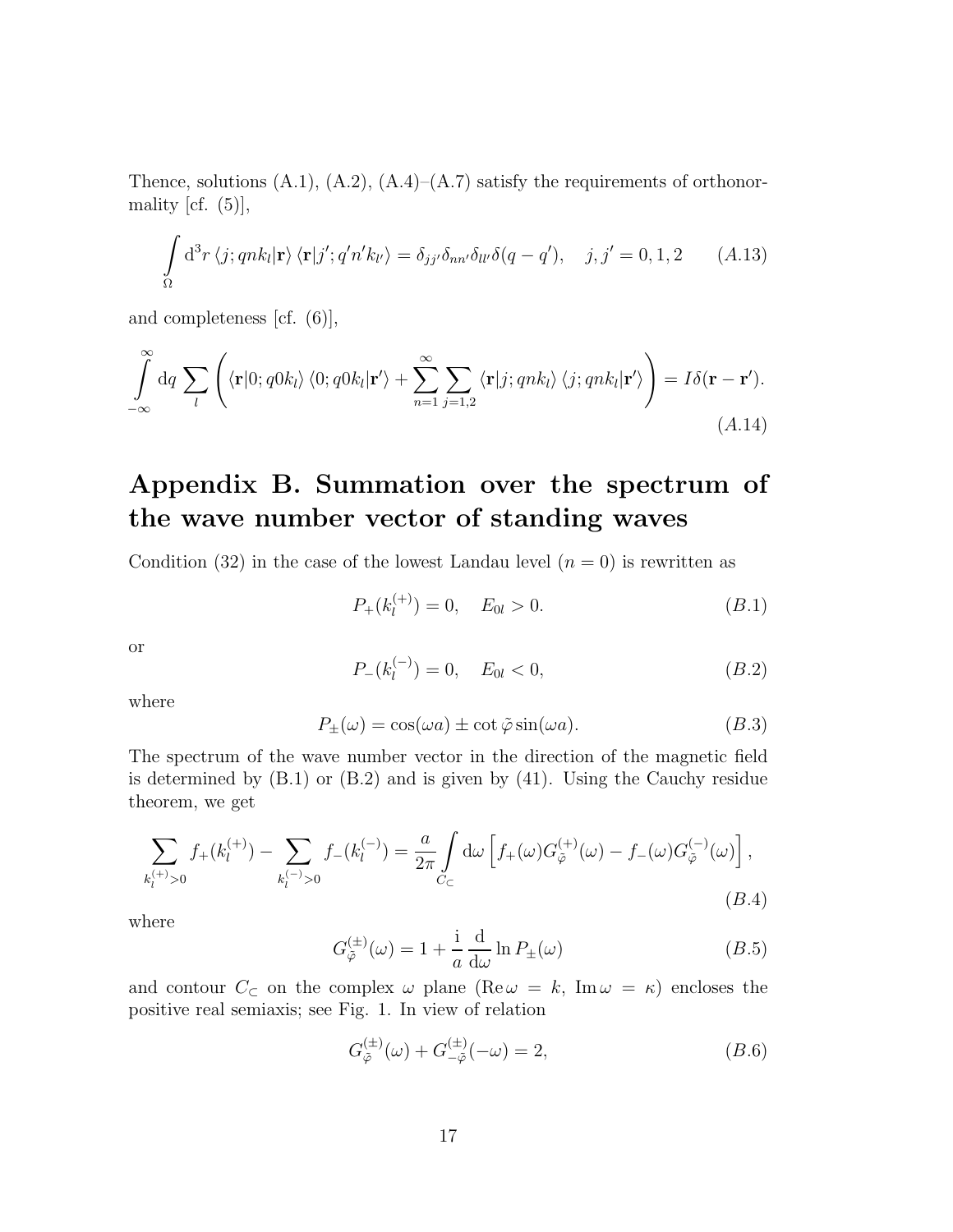

Figure 1: Contour  $C_{\subset}$  enclosing the positive real semiaxis can be continuously deformed into a contour consisting of vertical lines on the complex  $\omega$  plane; positions of simple poles of the integrand are indicated by crosses.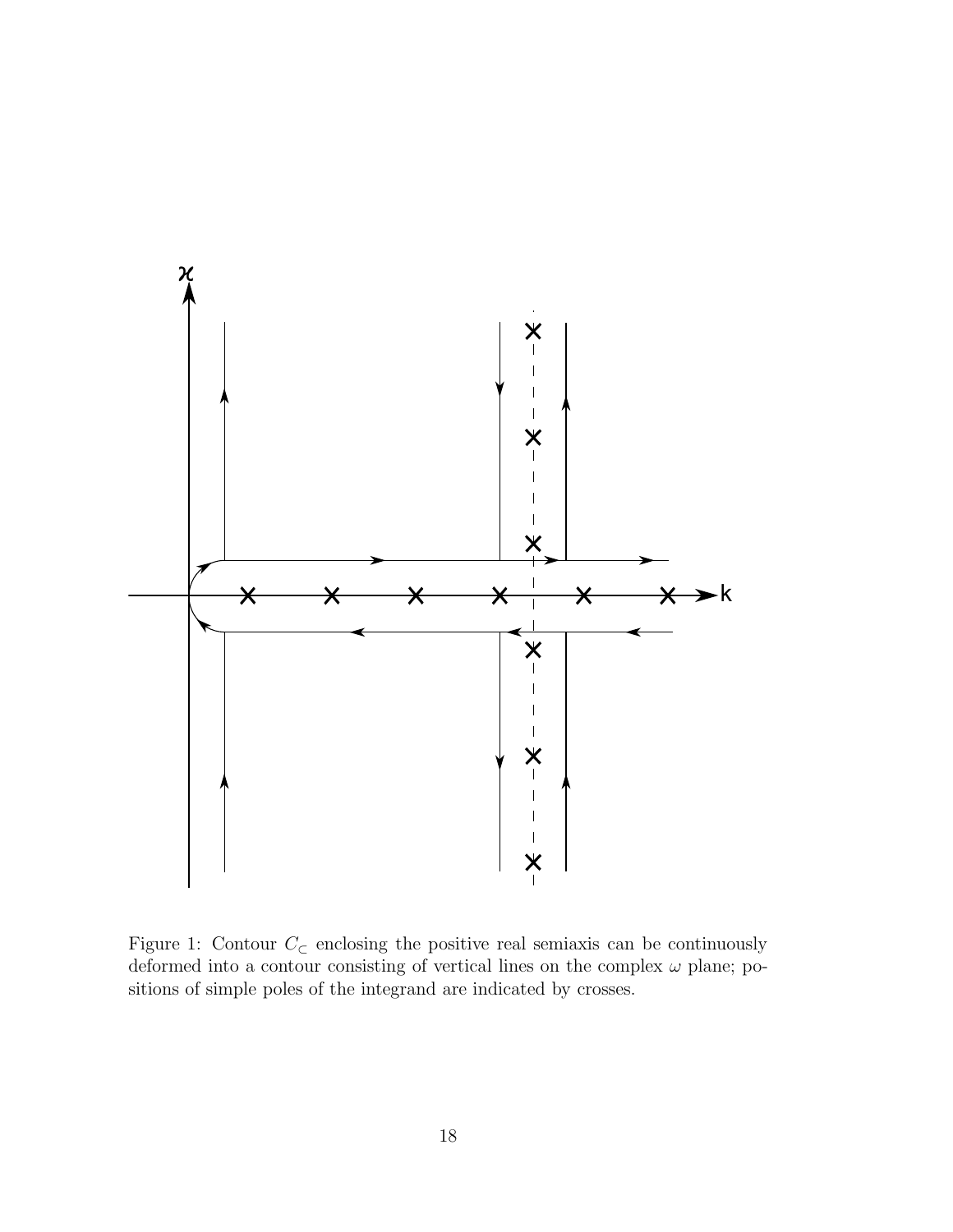we obtain

$$
\sum_{k_{l}^{(+)} > 0} f_{+}(k_{l}^{(+)}) - \sum_{k_{l}^{(-)} > 0} f_{-}(k_{l}^{(-)}) = \frac{a}{\pi} \int_{0}^{\infty} dk [f_{+}(k) - f_{-}(k)]
$$

$$
- \frac{a}{2\pi} \int_{0}^{\infty} dk \left[ f_{+}(k) G_{-\tilde{\varphi}}^{(+)}(-k - i\epsilon) - f_{-}(k) G_{-\tilde{\varphi}}^{(-)}(-k - i\epsilon) + f_{+}(k) G_{\tilde{\varphi}}^{(+)}(k - i\epsilon) - f_{-}(k) G_{\tilde{\varphi}}^{(-)}(k - i\epsilon) \right],
$$
(B.7)

where  $\epsilon$  is positive real and infinitesimally small. The first term on the right-hand side of (B.7) is

$$
\frac{a}{\pi} \int_{0}^{\infty} dk \frac{\sinh(\mu/T)}{\cosh(\mu/T) + \cosh(k/T)} = \frac{\mu a}{\pi}.
$$
 (B.8)

The integral in the second term on the right-hand side of (B.7) is transformed by continuous deformation of contour  $C_{\subset \mathbb{C}}$  into a contour consisting of vertical lines; see Fig. 1 (the contribution of integrals over segments of a semicircle of infinite radius at  $\text{Re}\,\omega > 0$  is exponentially damped). The contribution of the integral over the line which is infinitesimally close to  $\text{Re}\,\omega = 0$  is

$$
-\frac{ia}{2\pi} \int_{0}^{\infty} d\kappa \left[ f_{+}(\epsilon + i\kappa) G_{-\tilde{\varphi}}^{(+)}(-i\kappa) - f_{-}(\epsilon + i\kappa) G_{-\tilde{\varphi}}^{(-)}(-i\kappa) \right]
$$

$$
-f_{+}(\epsilon - i\kappa) G_{\tilde{\varphi}}^{(+)}(-i\kappa) + f_{-}(\epsilon - i\kappa) G_{\tilde{\varphi}}^{(-)}(-i\kappa) \right]
$$

$$
= -\frac{a}{\pi} \int_{0}^{\infty} d\kappa \frac{\sin(2\tilde{\varphi})}{-\cos(2\tilde{\varphi}) + \cosh(2\kappa a)} = \frac{1}{\pi} \left[ \tilde{\varphi} - \text{sgn}(\tilde{\varphi}) \frac{\pi}{2} \right], \qquad (B.9)
$$

where the use is made of relation

$$
\int_{0}^{\infty} d\eta \frac{\sin x}{\cos x + \cosh \eta} = 2 \arctan \left( \tan \frac{x}{2} \right). \tag{B.10}
$$

The contribution of the integral over the lines which are infinitesimally close to  $\text{Re}\,\omega = |\mu|$  is reduced to the contribution of simple poles at  $\kappa = \pm (2l' + 1)\pi T$  $(l'=0,1,2,\ldots),$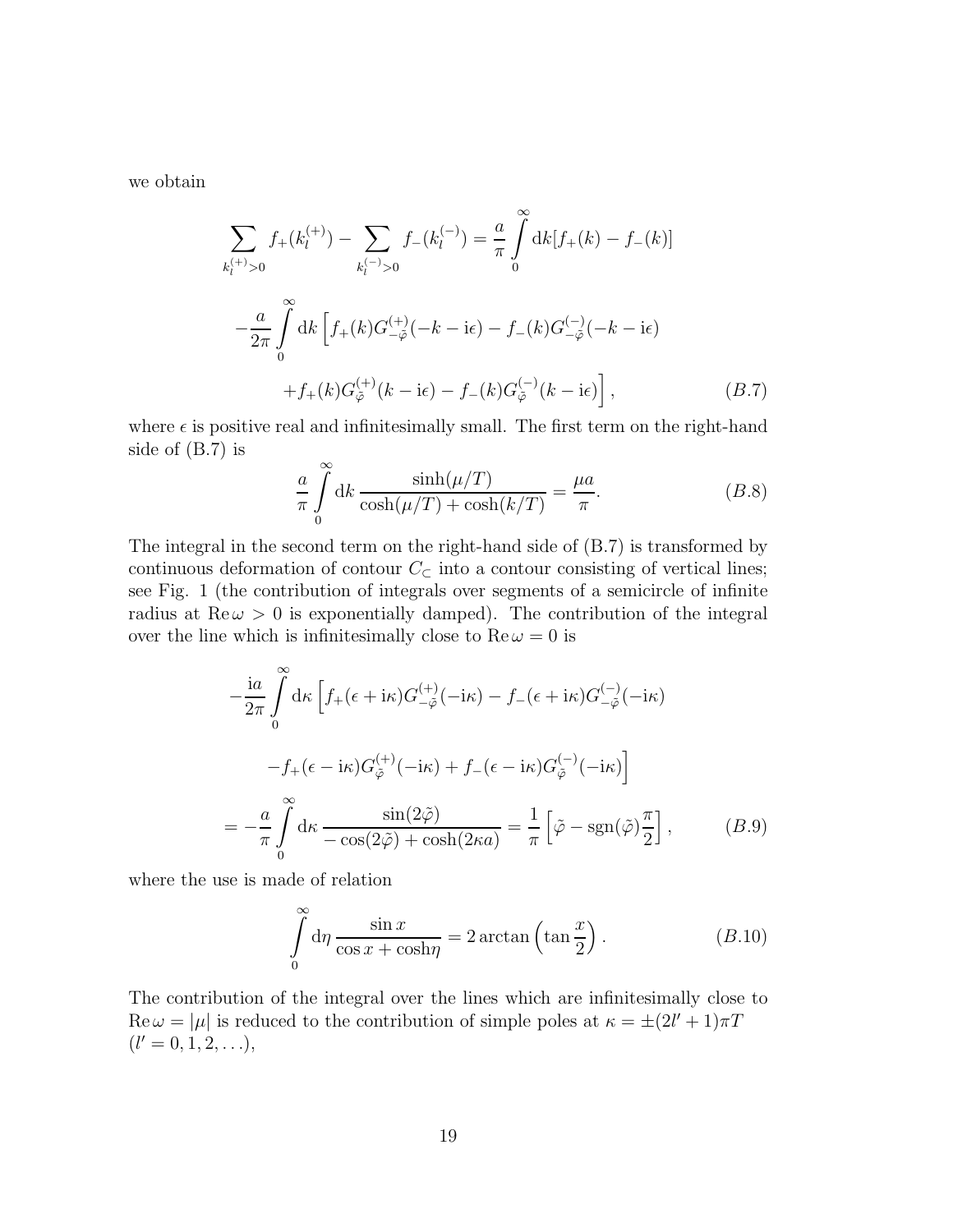$$
-\frac{ia}{2\pi}\text{sgn}(\mu)\int_{0}^{\infty}\text{d}\kappa\left\{\left[f_{\text{sgn}(\mu)}(|\mu|+\epsilon+i\kappa)-f_{\text{sgn}(\mu)}(|\mu|-\epsilon+i\kappa)\right]G_{-\tilde{\varphi}}^{(\text{sgn}(\mu))}(-|\mu|-i\kappa)\right\}
$$

$$
-\left[f_{\text{sgn}(\mu)}(|\mu|+\epsilon-i\kappa)-f_{\text{sgn}(\mu)}(|\mu|-\epsilon-i\kappa)\right]G_{\tilde{\varphi}}^{(\text{sgn}(\mu))}(|\mu|-i\kappa)\right\}
$$

$$
=\text{sgn}(\mu)\sum_{k_{l'}>0}\tilde{f}(k_{l'}),\quad k_{l'}=\left(l'+\frac{1}{2}\right)\frac{\pi}{a},\quad l'=0,1,2,\ldots,\qquad(B.11)
$$

where

$$
\tilde{f}(\omega) = -\frac{2Ta \sin\{2|\mu|a + \text{sgn}(\mu)[2\tilde{\varphi} - \text{sgn}(\tilde{\varphi})\pi]\}}{\cos\{2|\mu|a + \text{sgn}(\mu)[2\tilde{\varphi} - \text{sgn}(\tilde{\varphi})\pi]\} + \cosh(4\omega Ta^2)}.
$$
\n(B.12)

Then the sum on the right-hand side of (B.11) is presented as an integral of  $2\tilde{f}(\omega)(e^{2i\omega a}+1)^{-1}$  over a contour enclosing the positive real semiaxis on the complex  $\omega$  plane; see Fig. 2. With the use of relation

$$
(e^{2i\omega a} + 1)^{-1} + (e^{-2i\omega a} + 1)^{-1} = 1,
$$
\n(B.13)

we get

$$
\sum_{k_{l'}>0} \tilde{f}(k_{l'}) = \frac{a}{\pi} \int_{0}^{\infty} dk \, \tilde{f}(k) - \frac{a}{\pi} \int_{0}^{\infty} dk \, \tilde{f}(k) \left\{ \left[ e^{-2i(k+i\epsilon)a} + 1 \right]^{-1} + \left[ e^{2i(k-i\epsilon)a} + 1 \right]^{-1} \right\}.
$$
\n(B.14)

Taking the first integral in (B.14) and transforming the second integral in (B.14) by continuous deformation on the complex  $\omega$  plane into a contour which is infinitesimally close to the imaginary axis (see Fig. 2), we get

$$
\sum_{k_{l'}>0} \tilde{f}(k_{l'}) = -\frac{1}{\pi} \arctan\left(\tan\left\{|\mu|a + \text{sgn}(\mu)\left[\tilde{\varphi} - \text{sgn}(\tilde{\varphi})\frac{\pi}{2}\right]\right\}\right)
$$

$$
-\frac{\text{i}a}{\pi} \int_{0}^{\infty} \text{d}\kappa \left[\tilde{f}(\epsilon + \text{i}\kappa) - \tilde{f}(\epsilon - \text{i}\kappa)\right] (e^{2\kappa a} + 1)^{-1}.
$$
(B.15)

Only simple poles (with half residues) contribute to the integral in (B.15), and thus we get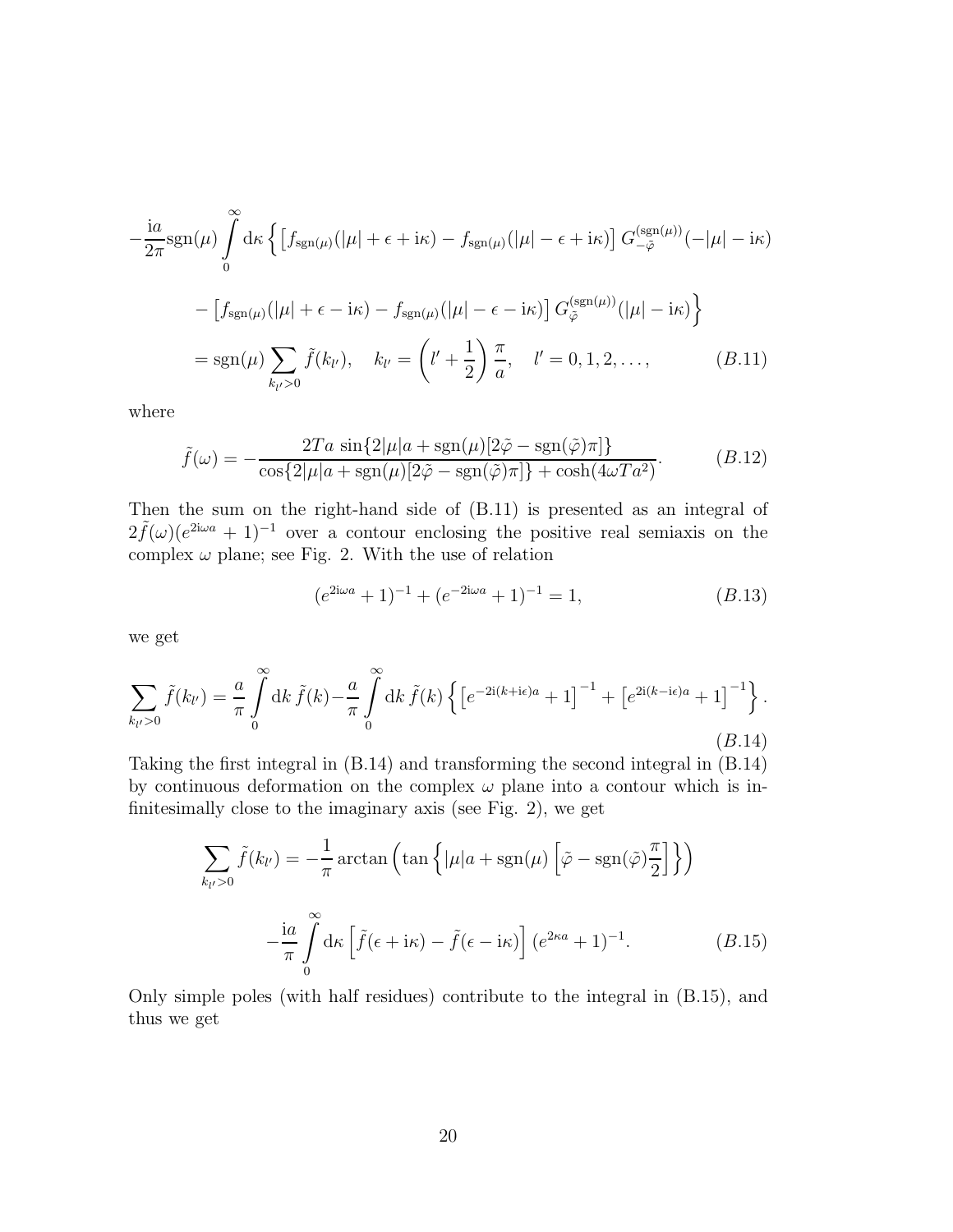

Figure 2: Poles on the complex plane are on the imaginary axis. Contour enclosing infinite number of poles on the positive real semiaxis is deformed into a contour which is infinitesimally close from the right to the imaginary axis.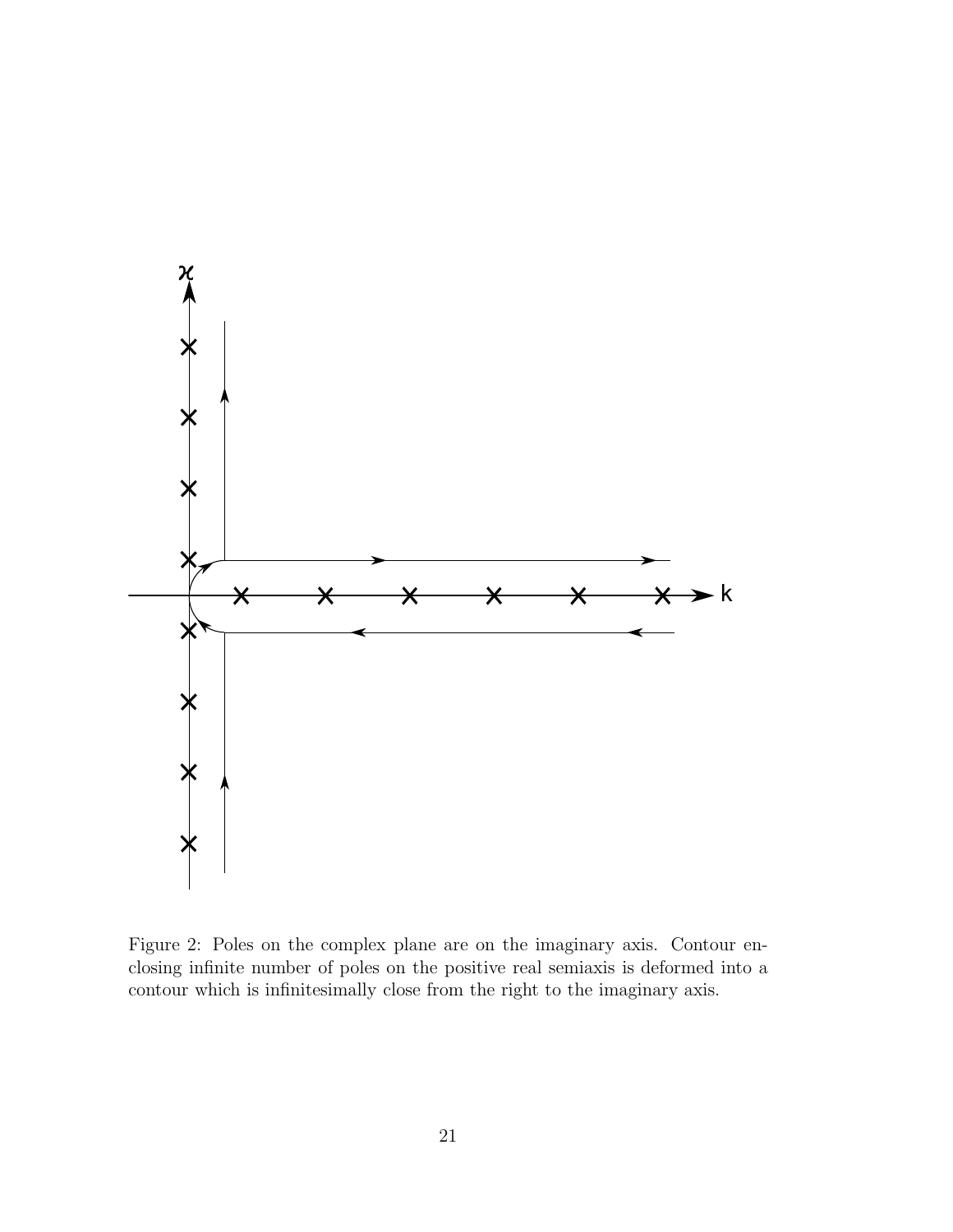$$
-\frac{ia}{\pi} \int_{0}^{\infty} d\kappa [\tilde{f}(\epsilon + i\kappa) - \tilde{f}(\epsilon - i\kappa)] (e^{2\kappa a} + 1)^{-1}
$$
  
= 
$$
-\frac{1}{2} \sum_{k_{m}^{(+)} > 0} [1 - \tanh(k_{m}^{(+)} a)] + \frac{1}{2} \sum_{k_{m}^{(-)} > 0} [1 - \tanh(k_{m}^{(-)} a)],
$$
 (B.16)

where

$$
k_m^{(\pm)} = \left\{ \left( m + \frac{1}{2} \right) \pi \pm \left[ |\mu| a + \text{sgn}(\mu) \tilde{\varphi} - \text{sgn}(\mu \tilde{\varphi}) \frac{\pi}{2} \right] \right\} (2Ta^2)^{-1}, \quad m \in \mathbb{Z}.
$$
\n(B.17)

Accounting for  $(B.7)$ - $(B.9)$ ,  $(B.11)$ ,  $(B.15)$  and  $(B.16)$ , we obtain

$$
\sum_{k_l^{(+)} > 0} f_{+}(k_l^{(+)}) - \sum_{k_l^{(-)} > 0} f_{-}(k_l^{(-)}) = \text{sgn}(\mu) \left[ \frac{|\mu| a + \text{sgn}(\mu)\varphi}{\pi} + \Theta(-\mu\varphi) \right]
$$

$$
-\frac{1}{2} \text{sgn}(\mu) \sum_{k_m^{(+)} > 0} \left[ 1 - \tanh\left(k_m^{(+)}a\right) \right] + \frac{1}{2} \text{sgn}(\mu) \sum_{k_m^{(-)} > 0} \left[ 1 - \tanh\left(k_m^{(-)}a\right) \right], \quad (B.18)
$$

where the use is made of relation

$$
\frac{1}{\pi} \left[ \mu a + \tilde{\varphi} - \text{sgn}(\tilde{\varphi}) \frac{\pi}{2} \right] - \frac{1}{\pi} \arctan \left\{ \tan \left[ \mu a + \tilde{\varphi} - \text{sgn}(\tilde{\varphi}) \frac{\pi}{2} \right] \right\}
$$

$$
= \text{sgn}(\mu) \left[ \frac{|\mu| a + \text{sgn}(\mu)\tilde{\varphi}}{\pi} + \Theta(-\mu \tilde{\varphi}) \right]. \tag{B.19}
$$

In view of relation

$$
\frac{1}{2} \sum_{k_m^{(+)} > 0} 1 - \frac{1}{2} \sum_{k_m^{(-)} > 0} 1 = \left[ \frac{|\mu| a + \text{sgn}(\mu)\tilde{\varphi}}{\pi} + \Theta(-\mu\tilde{\varphi}) \right],
$$
 (B.20)

we get

$$
\sum_{k_l^{(+)}>0} f_{+}(k_l^{(+)}) - \sum_{k_l^{(-)}>0} f_{-}(k_l^{(-)})
$$
\n
$$
= \frac{1}{2} \text{sgn}(\mu) \left[ \sum_{k_m^{(+)}>0} \tanh(k_m^{(+)}a) - \sum_{k_m^{(-)}>0} \tanh(k_m^{(-)}a) \right];
$$
\n(B.21)

note that each of the sums in (B.20) and on the right-hand side of (B.21) is divergent at large values of  $m$ , but their difference is finite. The latter relation is rewritten as  $(44)$  with  $(45)-(47)$ .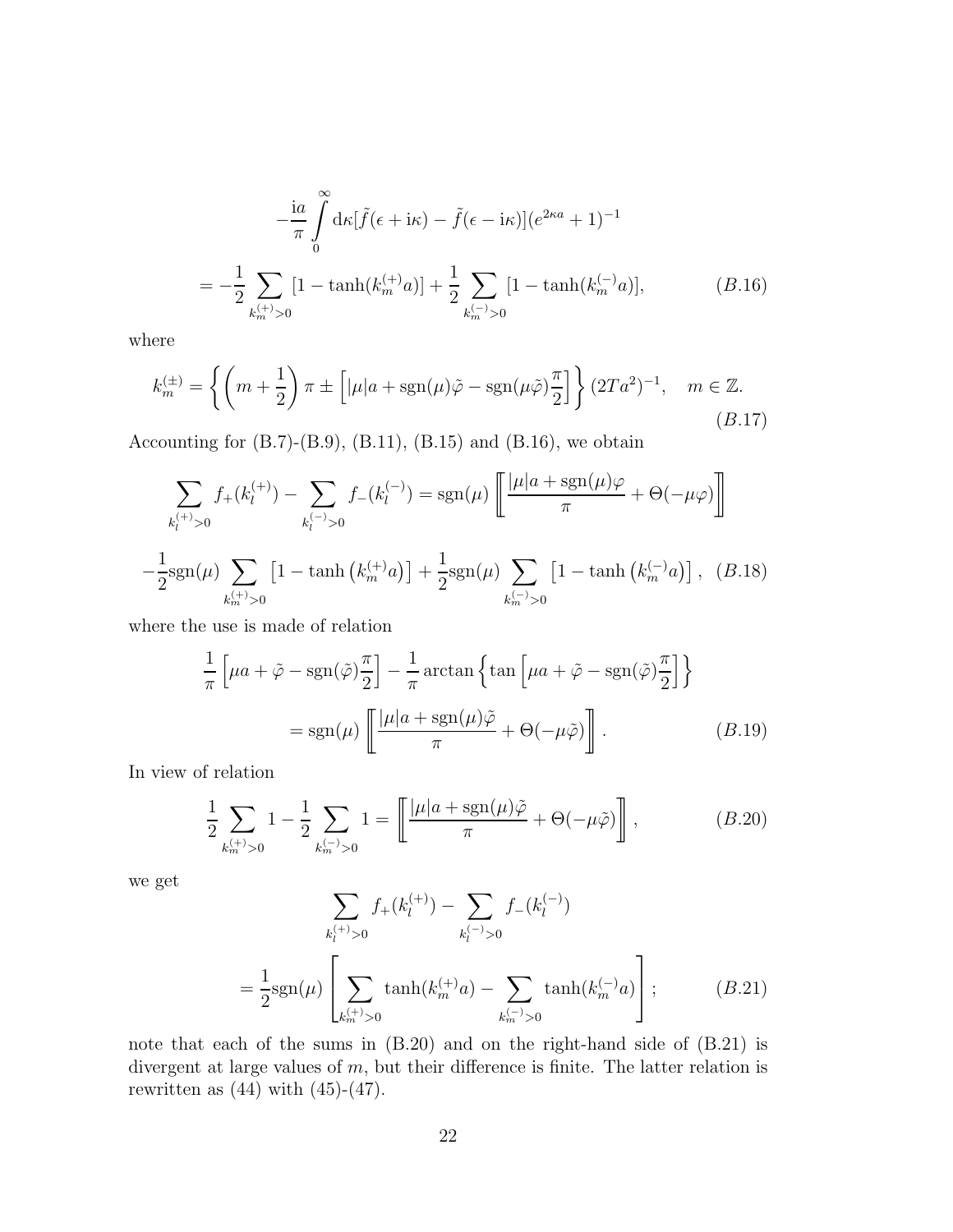Turning now to the analysis of  $F_1(s,t)$  (45) and  $F_2(s,t)$  (46), let us consider the case of  $\frac{\pi}{2} < s < \infty$  first. Similar to the above, the sums in (45) and (46) are presented as integrals over contours enclosing simple poles on the complex plane. In the case of (45), the leftmost pole is separated, while all other poles are encircled by a conjoint contour; see Fig. 3. In this way we get

$$
F_1(s;t) = \frac{1}{2}\tanh\left\{\left[\arctan(\tan s) + \frac{\pi}{2}\right](2t)^{-1}\right\} + \frac{1}{2\pi}\int_{-s+\pi}^s dw \tanh[(w+s)(2t)^{-1}]
$$

$$
-\frac{1}{2\pi}\int_{-s+\pi}^s dw \tanh[(w+s)(2t)^{-1}] \left\{\left[e^{-2i(w+i\epsilon)} + 1\right]^{-1} + \left[e^{2i(w-i\epsilon)} + 1\right]^{-1}\right\}.
$$
(B.22)

Taking the first integral and deforming the contour of integration in the second one into two vertical lines on the complex  $(w + iv)$  plane (see Fig. 3), we get

$$
F_1(s;t) = \frac{1}{2}\tanh\left\{\left[\arctan(\tan s) + \frac{\pi}{2}\right](2t)^{-1}\right\} + \frac{t}{\pi}\ln\frac{\cosh(st^{-1})}{\cosh[\pi(2t)^{-1}]}
$$

$$
+\frac{1}{\pi}\int_{0}^{\infty} dv\left\{\ln\frac{\tan[(\pi + iv)(2t)^{-1}]}{e^{2v+2is}+1} - \ln\frac{\tan[(2s+iv)(2t)^{-1}]}{e^{2v-2is}+1}\right\}.
$$
(B.23)

As a result, formula (48) is obtained; we list here its asymptotics:

$$
\lim_{t \to 0} F_1(s; t) = \left[ \frac{s}{\pi} + \frac{1}{2} \right], \quad \lim_{t \to \infty} F_1(s; t) = 0.
$$
 (B.24)

In the case of (46), the contour corresponding to the series with a positive sign encloses all poles (see Fig. 4), whereas the contour corresponding to the series with a negative sign is disjoint, separating the leftmost pole (see Fig. 5). In this way we get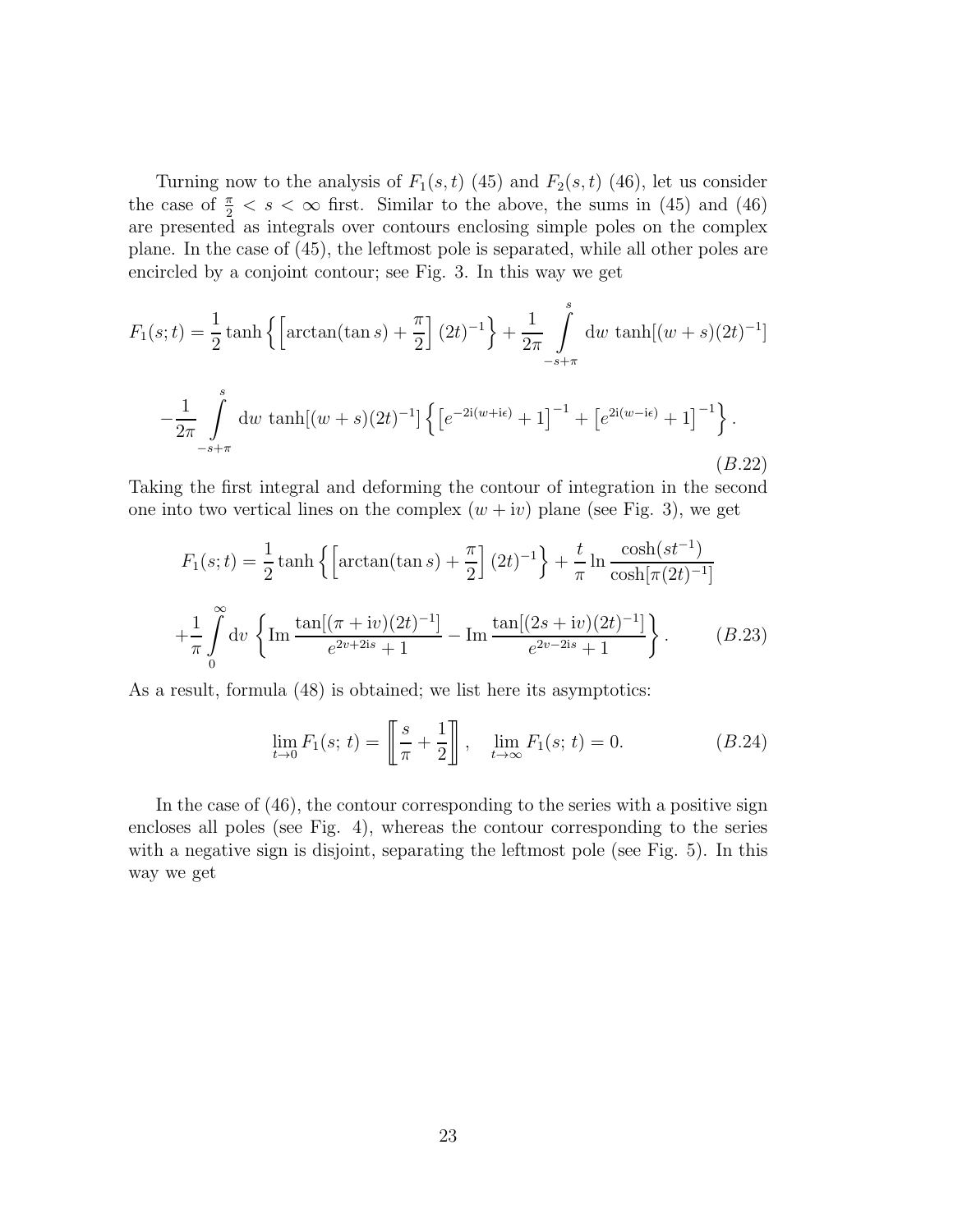

Figure 3: Finite number of poles on the real axis at  $-s < w < s$  is enclosed by two separate contours. Poles on the complex plane are on a vertical axis at  $w = -s$ . The right closed contour is deformed into a contour consisting of two vertical lines at  $w = -s + \pi$  and  $w = s$ .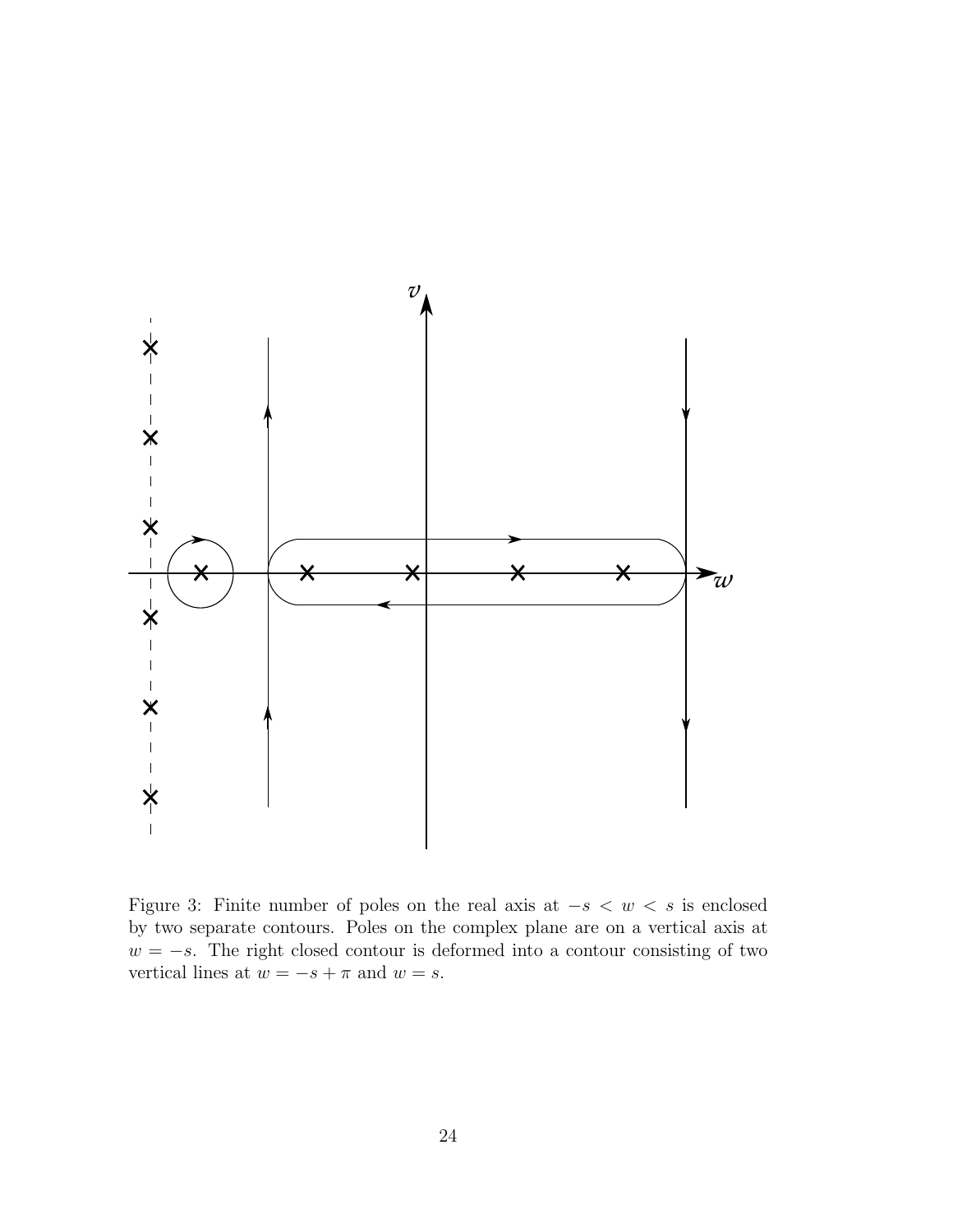

Figure 4: Contour enclosing infinite number of poles on the real axis at  $s < w < \infty$  is deformed into a contour consisting of a vertical line at  $w = s.$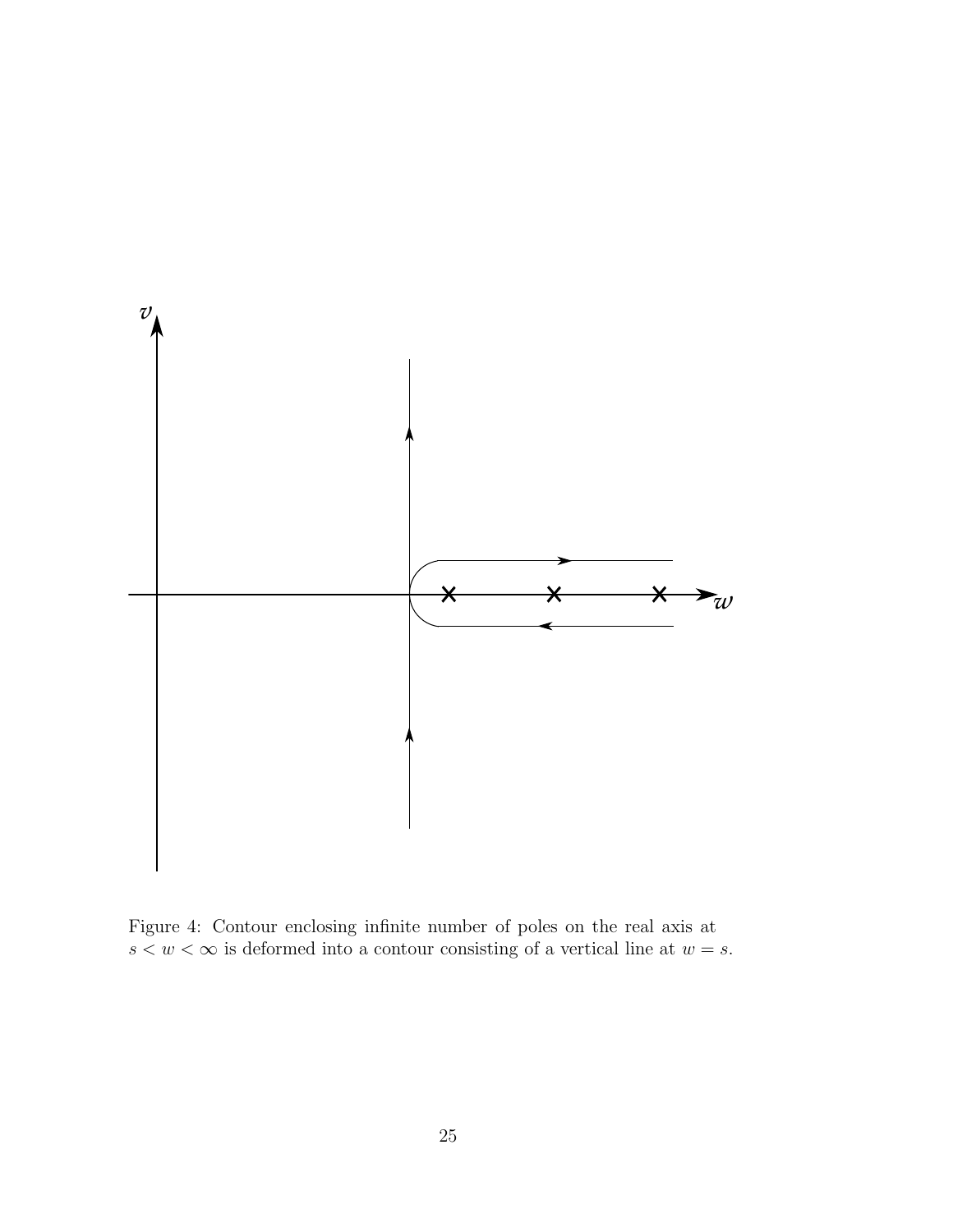

Figure 5: Infinite number of poles on the real axis at  $s < w < \infty$  is enclosed by two separate contours, the right one is deformed into a contour consisting of a vertical line at  $w = s + \pi$ . Poles on the complex plane are on a vertical line at  $w = s$ .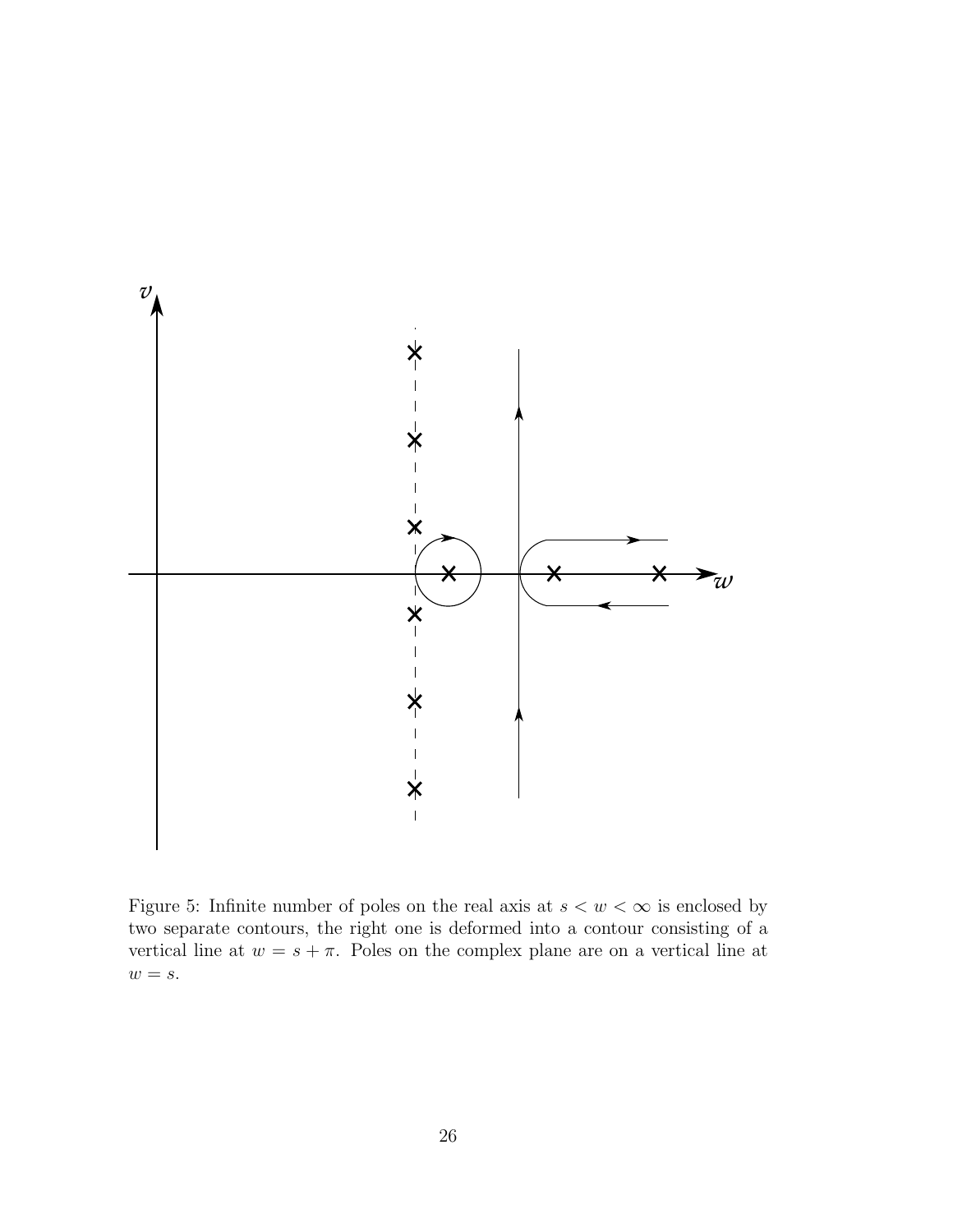$$
F_2(s;t) = -\frac{1}{2}\tanh\left\{ \left[ \frac{\pi}{2} - \arctan(\tan s) \right] (2t)^{-1} \right\}
$$
  
+  $\frac{1}{2\pi} \int_s^{\infty} dw \tanh[(w+s)(2t)^{-1}] - \frac{1}{2\pi} \int_{s+\pi}^{\infty} dw \tanh[(w-s)(2t)^{-1}]$   
-  $\frac{1}{2\pi} \int_s^{\infty} dw \tanh[(w+s)(2t)^{-1}] \left\{ \left[ e^{-2i(w+i\epsilon)} + 1 \right]^{-1} + \left[ e^{2i(w-i\epsilon)} + 1 \right]^{-1} \right\}$   
+  $\frac{1}{2\pi} \int_{s+\pi}^{\infty} dw \tanh[(w-s)(2t)^{-1}] \left\{ \left[ e^{-2i(w+i\epsilon)} + 1 \right]^{-1} + \left[ e^{2i(w-i\epsilon)} + 1 \right]^{-1} \right\}.$   
(B.25)

The last two integrals are transformed by deforming the contour of integration into a vertical line on the complex  $(w + iv)$  plane (see Figs. 4 and 5), yielding

$$
F_2(s;t) = -\frac{1}{2}\tanh\left\{ \left[ \frac{\pi}{2} - \arctan(\tan s) \right] (2t)^{-1} \right\} + \frac{s}{\pi} - \frac{t}{\pi} \ln \frac{\cosh(st^{-1})}{\cosh[\pi(2t)^{-1}]}
$$

$$
+ \frac{1}{\pi} \int_0^\infty dv \operatorname{Im} \left\{ \tanh[(2s+iv)(2t)^{-1}] - \tanh[(\pi+iv)(2t)^{-1}] \right\} (e^{2v-2is} + 1)^{-1}.
$$
(B.26)

As a result, formula (49) is obtained; we list here its asymptotics:

$$
\lim_{t \to 0} F_2(s; t) = 0, \quad \lim_{t \to \infty} F_2(s; t) = \frac{s}{\pi}.
$$
\n(B.27)

Considering the case of  $-\frac{\pi}{2} < s < \frac{\pi}{2}$ , we note that  $F_1(s; t) = 0$  and

$$
F_2(s;t) = \frac{1}{2} \sum_{s_m > 0} \left\{ \tanh[(s_m + s)(2t)^{-1}] - \tanh[(s_m - s)(2t)^{-1}] \right\}
$$
 (B.28)

in this case. The contour of integration on the complex plane is chosen to be disjoint, separating the leftmost pole. As a result, formula (53) is obtained; this formula is the sum of  $F_1(s;t)$  and  $F_2(s;t)$  for the case of  $\frac{\pi}{2} < s < \infty$ . Note also, in view of (B.10), an alternative to (53) representation of  $F(s;t)$ , which is more relevant for the case of small  $t$ ,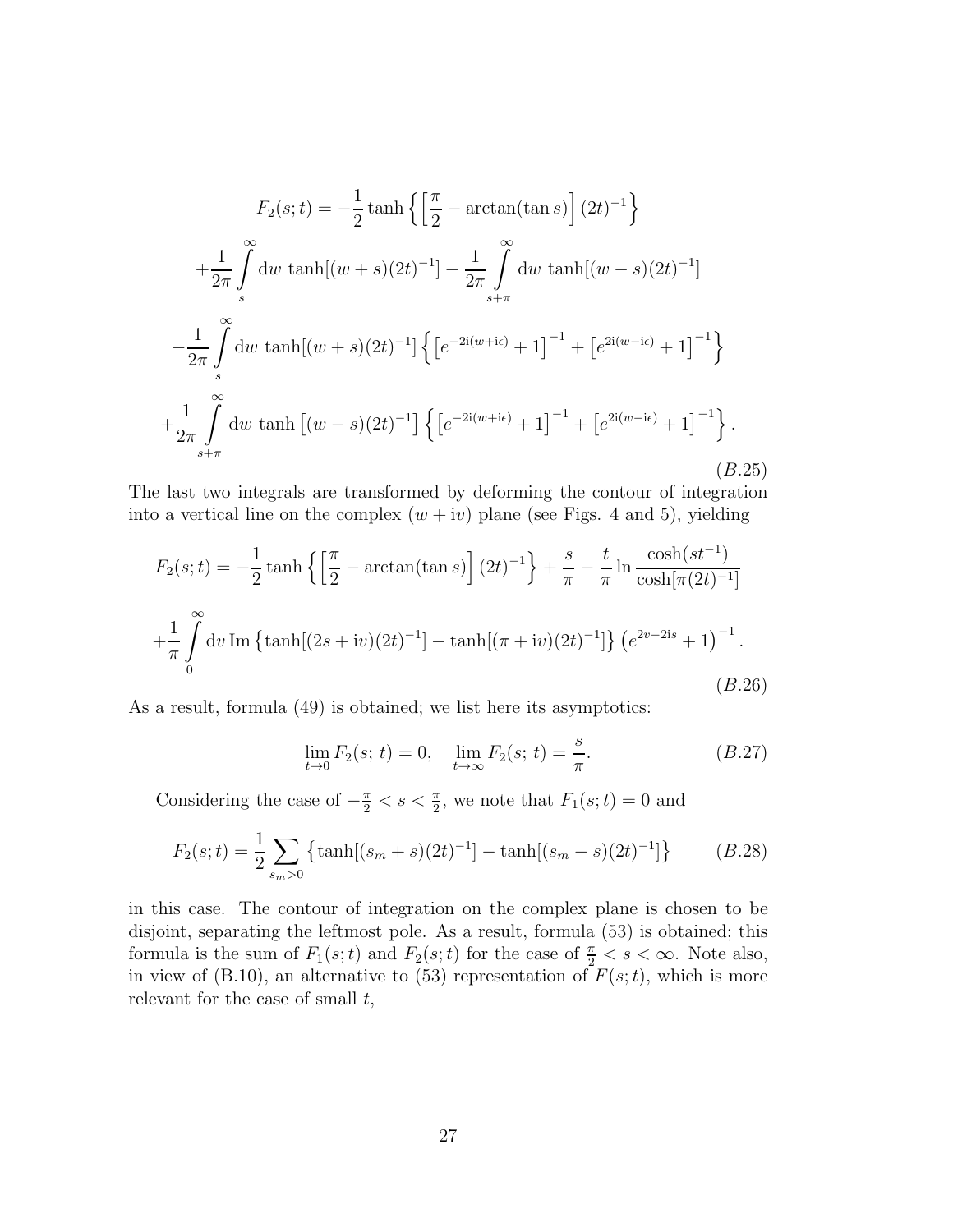$$
F(s;t) = \left[\frac{s}{\pi} + \frac{1}{2}\right] + \frac{1}{\pi} \int_0^\infty dv \frac{\sin(2s)[e^{-\pi/t} + \cos(v/t)]}{[\cos(2s) + \cosh(2v)][\cosh(\pi/t) + \cos(v/t)]} + \frac{\sinh\{\left[\arctan(\tan s)\right]/t\}}{\cosh[\pi/(2t)] + \cosh\{\left[\arctan(\tan s)\right]/t\}}.\tag{B.29}
$$

Actually, in this appendix we have proven relation

$$
\sum_{n\in\mathbb{Z}}\frac{y\sin x}{\cos x + \cosh[(2n+1)\pi y]} = \frac{1}{\pi}\int_{0}^{\infty}d\eta \frac{\sin x \sinh(2\pi/y)}{(\cos x + \cosh \eta)[\cosh(2\pi/y) + \cos(\eta/y)]}
$$

$$
-\frac{2\sinh\{2[\arctan(\tan\frac{x}{2})]/y\}}{\cosh(\pi/y) + \cosh\{2[\arctan(\tan\frac{x}{2})]/y\}},
$$
(B.30)

which may have diverse applications in fermion field theory at finite temperature and chemical potential.

### <span id="page-27-0"></span>References

- <span id="page-27-1"></span>[1] D. E. Kharzeev, Prog. Part. Nucl. Phys. 75, 133 (2014).
- <span id="page-27-2"></span>[2] J. Charbonneau and A. Zhitnitsky, J. Cosmol. Astropart. Phys. 08 (2010) 010.
- <span id="page-27-3"></span>[3] H. Tashiro, T. Vachaspati, and A. Vilenkin, Phys. Rev. D 86, 105033 (2012).
- [4] Z. K. Liu, B. Zhou, Y. Zhang, Z. J. Wang, H. M. Weng, D. Prabhakaran, S. -K. Mo, Z. X. Chen, Z. Fang, X. Dai, Z. Hussain, and Y. L. Chen, Science 343, 864 (2014).
- <span id="page-27-4"></span>[5] O. Vafek and A. Vishwanath, Annu. Rev. Condens. Matter Phys. 5, 83 (2014).
- <span id="page-27-5"></span>[6] V. Skokov, A. Y. Illarionov, and V. Toneev, Int. J. Mod. Phys. A 24, 5925 (2009).
- <span id="page-27-7"></span><span id="page-27-6"></span>[7] S. Olausen and V. Kaspi, Astrophys. J. Suppl. 212, 6 (2014).
- <span id="page-27-8"></span>[8] D. Grasso and H. R. Rubinstein, Phys. Rep. 348, 163 (2001).
- [9] V. A. Miransky and I. A. Shovkovy, Phys. Rep. 576, 1 (2015).